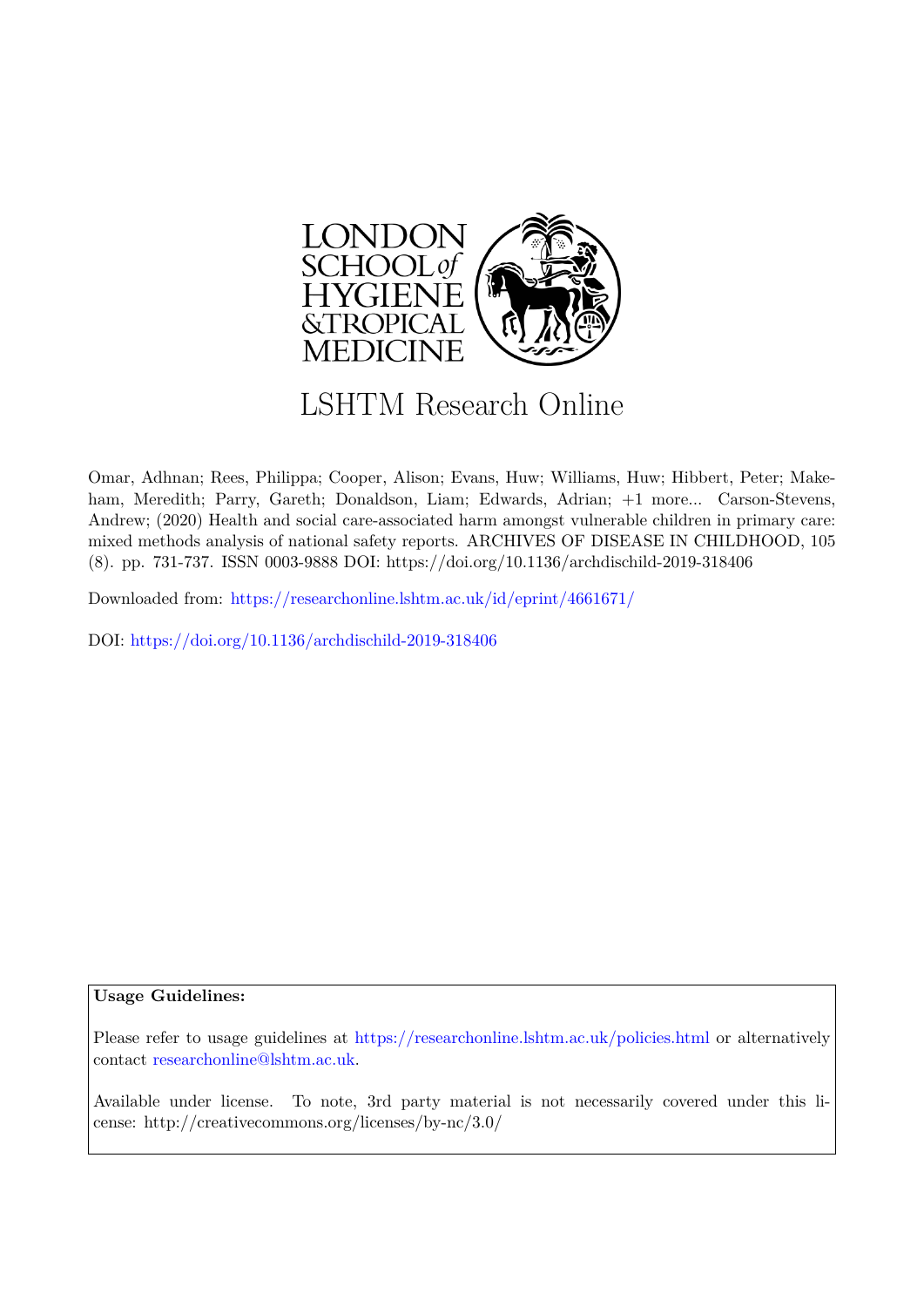Mitigating healthcare harm amongst vulnerable children in primary care: mixed methods analysis of national safety reports

Adhnan Omar<sup>a</sup>, MB BCh, BSc (Hons), Philippa Rees<sup>b</sup>, MB BCH, MPhil, Alison Cooper<sup>a</sup>, MRCGP, Huw Evans<sup>a</sup>, MB BCh MSc, Huw Williams<sup>a</sup>, MRCGP, Peter Hibbert<sup>c, d</sup>, B. App Sci, Meredith Makeham<sup>e</sup>, PhD, Gareth Parry<sup>f, g</sup>, PhD, Liam Donaldson<sup>h</sup>, MD, Adrian Edwards<sup>a</sup>, FRCGP PhD, Andrew Carson-Stevens MRCGP PhDa.c

**Affiliations:** <sup>a</sup> Division of Population Medicine, Cardiff University, UK; <sup>b</sup> Institute of Child Health, University College London, London, UK; <sup>c</sup> Australian Institute for Healthcare Innovation, Macquarie University, Australia; <sup>d</sup> Australian Centre for Precision Health, Cancer Research Institute, University of South Australia, Australia; <sup>e</sup> Department of Clinical Medicine, Faculty of Medicine and Health Sciences, Macquarie University, Australia; <sup>f</sup> Harvard Medical School, Harvard University, Massachusetts, USA; <sup>8</sup> Institute for Healthcare Improvement, Massachusetts, USA; <sup>h</sup> Department of Non-Communicable Disease Epidemiology, London School of Hygiene and Tropical Medicine, UK.

Address correspondence to: Andrew Carson-Stevens, MRCGP, PhD, 8<sup>th</sup> Floor, Neuadd Meirionnydd, School of Medicine, Cardiff University, CF14 4YS. Tel: +44 07854271884. Email: carson-stevensap@cardiff.ac.uk

Financial disclosure: This research received no specific grant from any funding agency in the public, commercial or not-for-profit sectors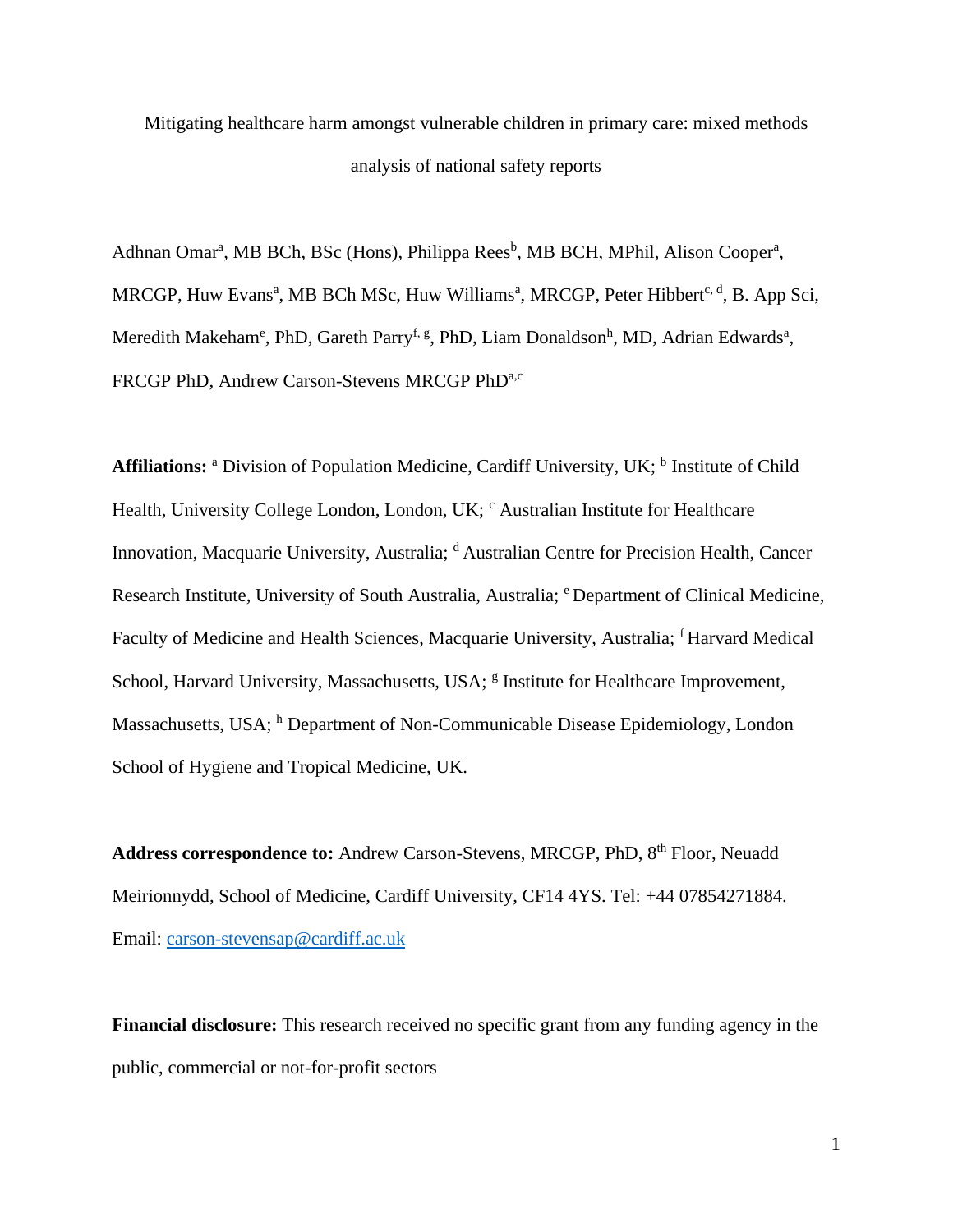Conflict of interest: The authors have no conflicts of interest relevant to this article to disclose

## **Contributors statement page**

Dr Adhnan Omar carried out the primary coding, undertook the thematic analysis, drafted the initial manuscript, and reviewed and revised the manuscript.

Dr Alison Cooper completed the double coding, discussed coding queries at weekly team meetings, and reviewed and revised the manuscript.

Drs Huw Williams and Huw Evans discussed coding queries at weekly team meetings and reviewed and revised the manuscript.

Drs Philippa Rees, Peter Hibbert, Prof Meredith Makeham, Gareth Parry, Prof Sir Liam Donaldson, and Prof Adrian Edwards critically reviewed and revised the manuscript.

Dr Andrew Carson-Stevens conceptualised and designed the study, coordinated and supervised the project, acted as arbitrator in the double coding process and reviewed and revised the manuscript.

All authors approved the final manuscript as submitted and agree to be accountable for all aspects of the work.

## **Competing Interest: None declared.**

**Funding Source:** All co-authors contributed to a project funded by the National Institute for Health and Services and Delivery Research programme (project number 12/64/118). The views and opinions expressed therein are those of the authors and do not necessarily reflect those of the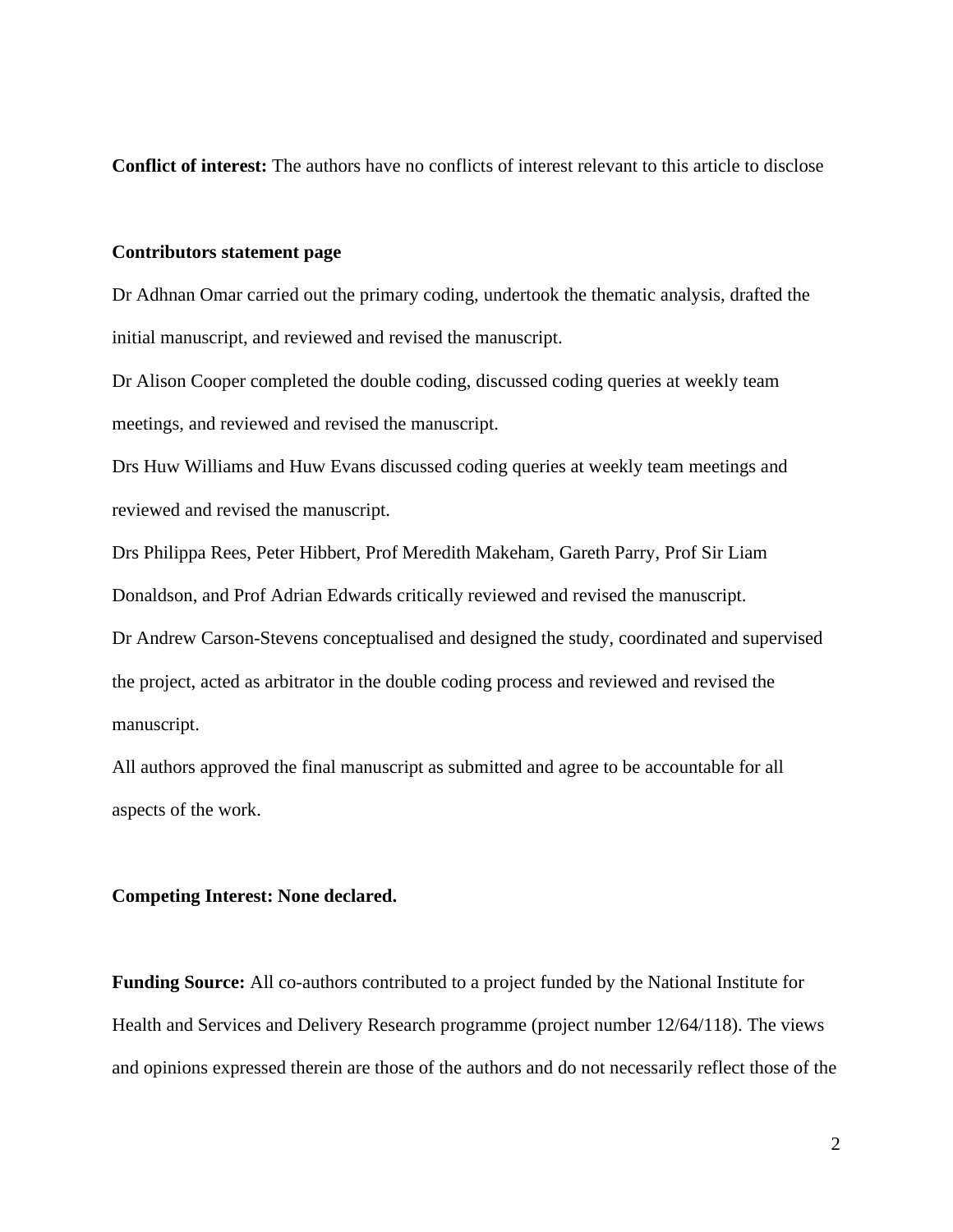HS&DR Program, NIHR, NHS or the Department of Health. The funders have no role in study design, data collection and analysis, decision to publish, or preparation of the manuscript.

Abbreviations: NRLS – National Reporting and Learning System; EDA – Exploratory Data Analysis; WHO – World Health Organisation

Mitigating healthcare harm amongst vulnerable children in primary care: mixed methods analysis of national safety reports

#### **Abstract**

#### **Purpose**

Patient safety failures are recognised as a global threat to public health, yet remain a leading cause of death internationally. Vulnerable children are inversely more in need of high quality primary health and social-care but little is known about the quality of care received. Using national patient safety data, this study aimed to characterise primary care-related safety incidents amongst vulnerable children.

## **Methods**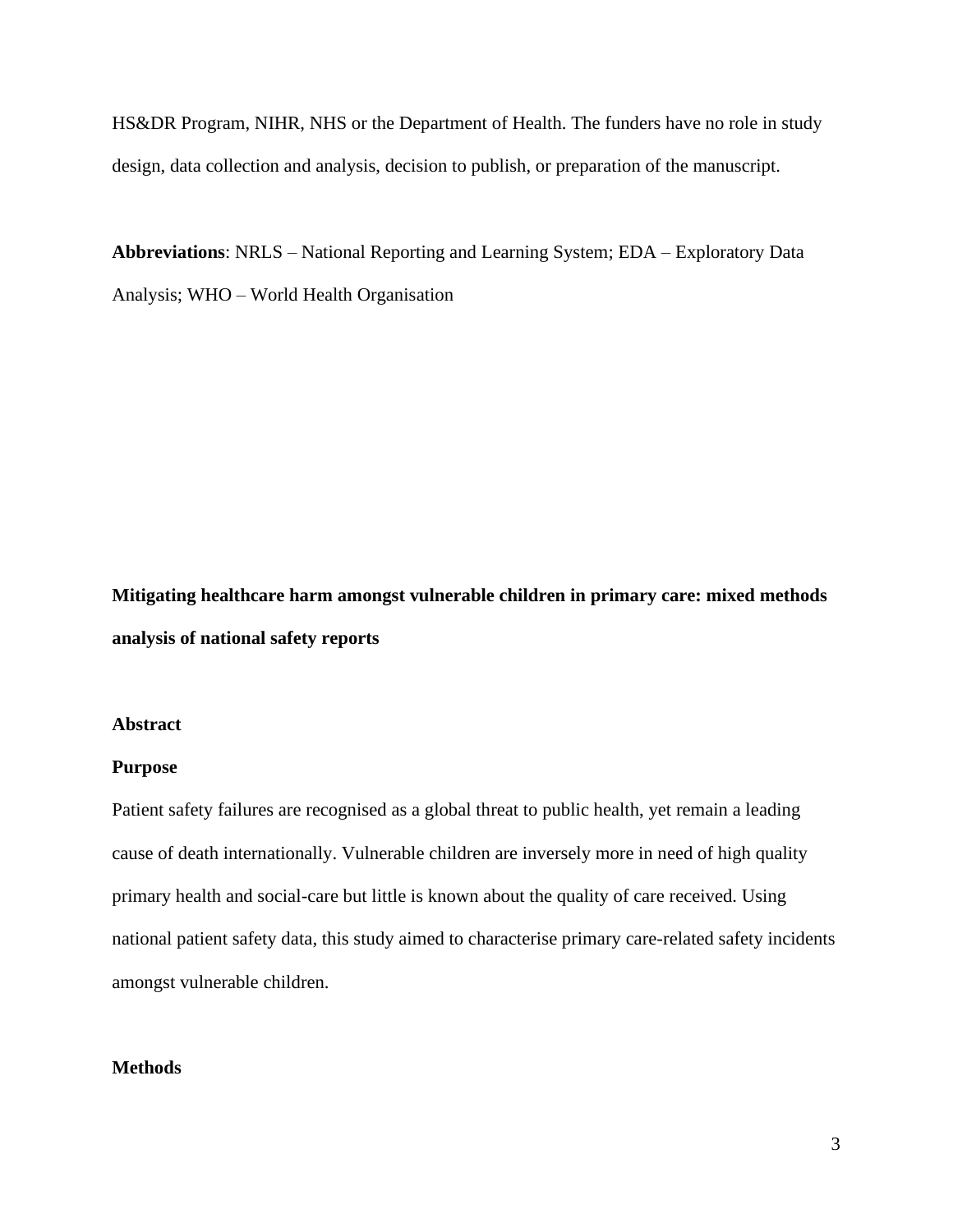This was a cross-sectional mixed methods study of a national database of patient safety incident reports occurring in primary care settings. Free-text incident reports were coded to describe incident types, contributory factors, harm, and incident outcomes. Subsequent thematic analyses of a purposive sample of reports was undertaken to understand factors underpinning problem areas.

#### **Results**

Of 1,183 reports identified, 572(48%) described harm to vulnerable children. Socio-demographic analysis showed that included children had child protection-related (517, 44%); social (353, 30%); psychological (189, 16%) or physical (124, 11%) vulnerabilities. Priority safety issues included: poor recognition of needs and subsequent provision of adequate care; insufficient provider access to accurate information about vulnerable children, and delayed referrals between providers.

#### **Conclusion**

This is the first national study utilising incident report data to explore unsafe care amongst vulnerable children. Several system failures affecting vulnerable children are highlighted, many of which pose internationally-recognised challenges to providers aiming to deliver safe care to this at-risk cohort. We encourage healthcare organisations globally to build on our findings and explore the safety and reliability of their healthcare systems, in order to sustainably mitigate harm to vulnerable children.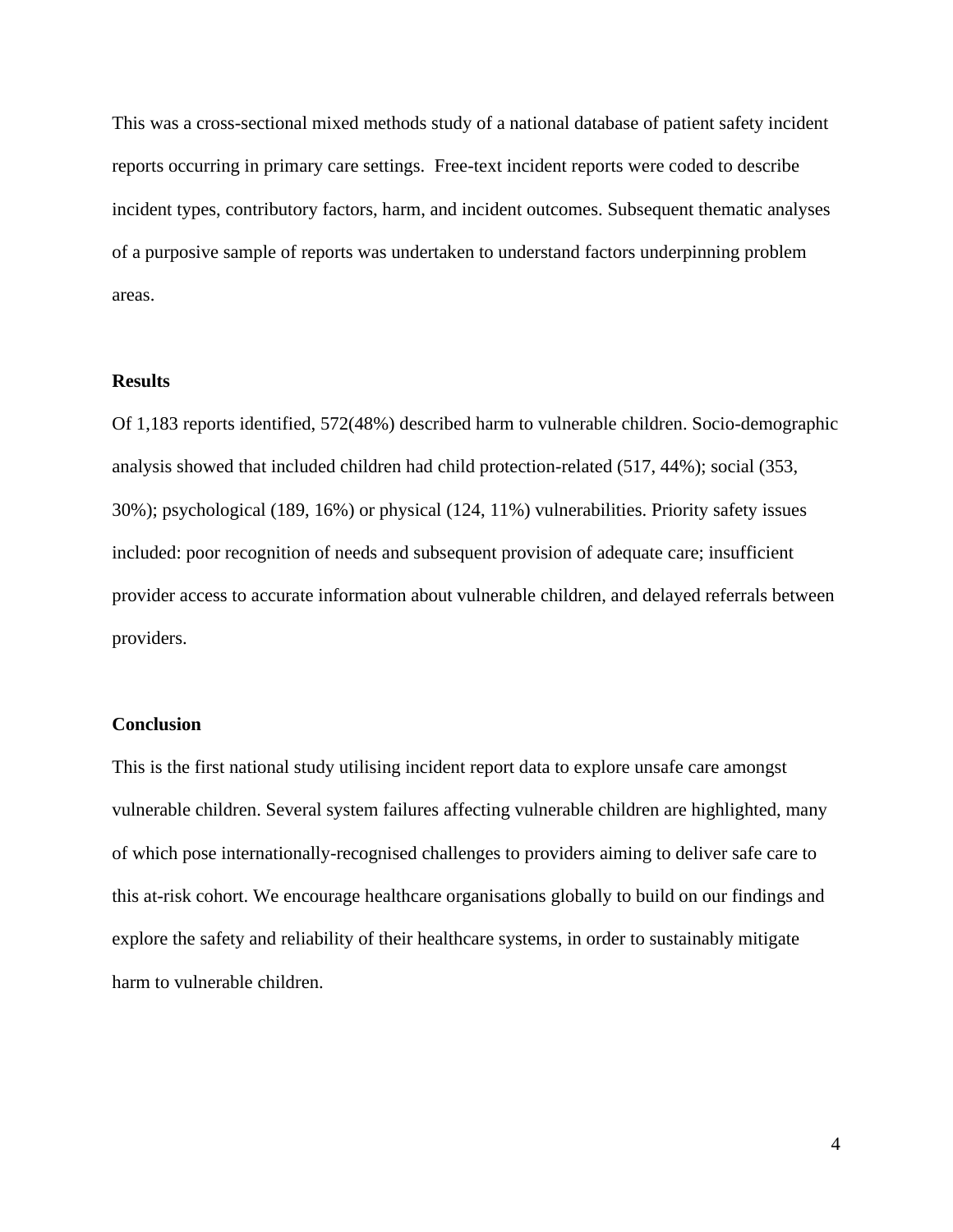#### **Introduction**

For almost two decades unsafe care has been recognised as a global threat to public health, yet healthcare-related harms remain a leading cause of death internationally.(1,2) Children are particularly at risk of poor quality care and subsequent healthcare harm: a US study highlights that only 47% of children receive high quality primary care; and in the UK 26% of child deaths have identifiable care failures. (3,4) Vulnerable patients such as those with disabilities, safeguarding concerns or those receiving social care, are at an even greater risk of unsafe healthcare, by virtue of their physical, psychological, social or child protection needs.  $(5-7)$ 

Rates of placement in out-of-home care have increased internationally over the last two decades. (8) Each year, as many as 16% of children are physically abused, up to 10% experience penetrative sexual abuse and 10% are neglected or psychologically abused. (7) Almost a third of UK children either live in poverty, with disability, are on the child protection register or under the care of local authorities; all of which are widely accepted as markers of vulnerability. $(9-11)$ These vulnerable children are inversely more in need of high quality health and social care, to counteract the lifelong deleterious impacts of adverse childhood experiences. (6,12,13) Despite growing populations of vulnerable children globally, there have been no studies of the burden of unsafe care amongst this cohort. $(14,15)$ 

Interrogation of incident report data can yield important learning. (16–18) Systematic identification of reported error patterns and their contributory factors, can highlight system issues amenable to redress – which can form the basis of targeted improvement efforts to effectively

5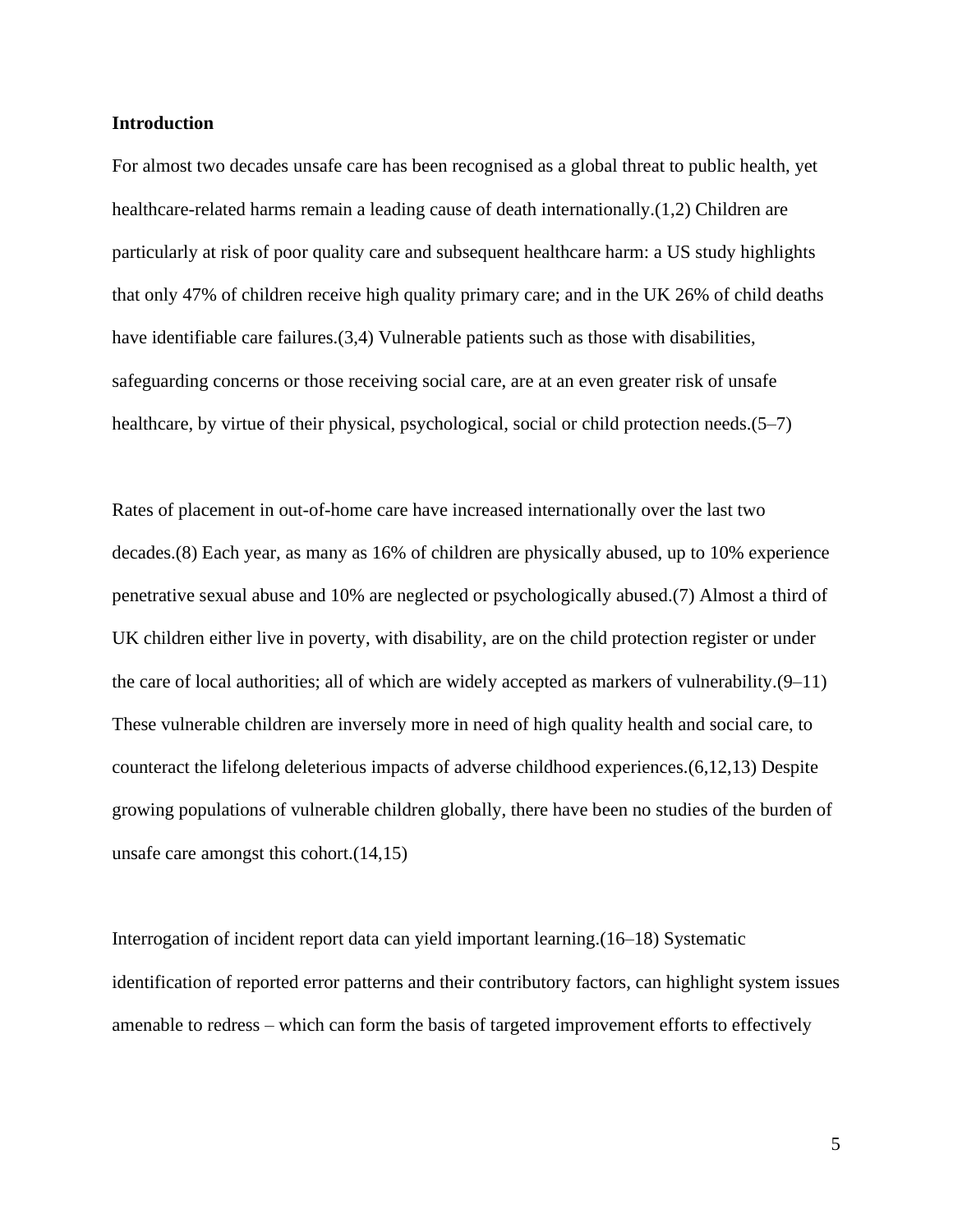improve safety.(19) We therefore aim to explore the safety of primary care provided to vulnerable children in the UK, by interrogating national patient safety data.

#### **Method**

#### Study design

This cross-sectional study used established mixed methods to analyse patient safety incident reports submitted to a national database. The mixed methods process involved three phases: coding reports; exploratory data analysis; and thematic analysis.

## **Data Source**

Data on vulnerable children seen in primary care were extracted from a database of patient safety incidents reports received from National Health Service facilities in England and Wales. This national database (the National Reporting and Learning System-NRLS) was established in 2003 and remains one of the largest national repositories of such data in the world. A patient safety incident is defined as: "Any unexpected or unintended incident[s] that could have, or did, lead to harm to one or more patients".(20) Each report captures structured categorical information such as patient age, incident location, date of occurrence, and severity of harm outcome. (21) In addition, there are free-text fields where reporters describe what happened, why they think it happened, and how they think it could have been prevented. (22) It has been mandatory to report incidents resulting in severe harm or death since 2010, but healthcare professionals are expected to report all observed safety incidents.

#### **Definition of vulnerability**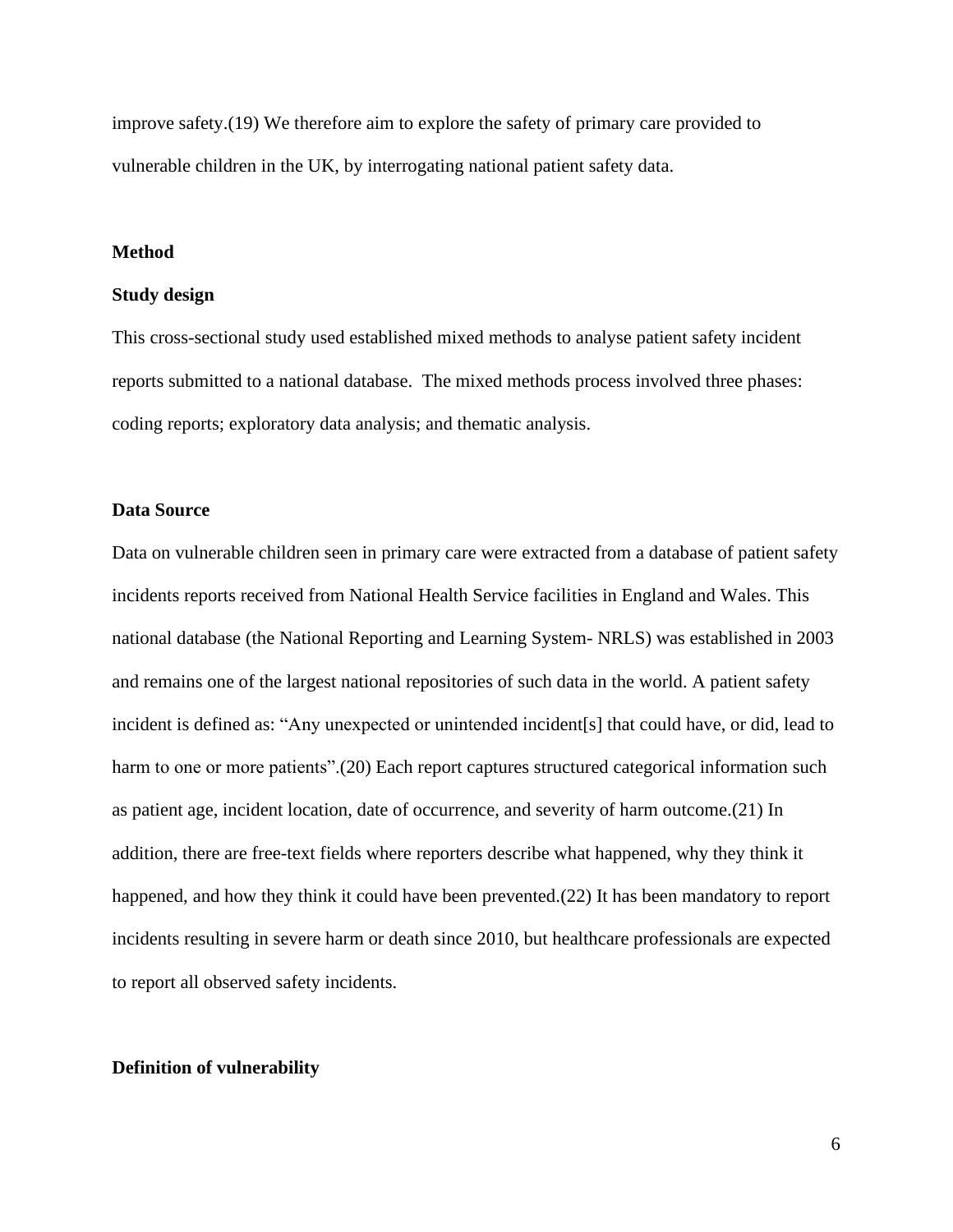Our definition of vulnerability was informed by the literature (Appendix 1) and included "Children under the age of 18 years, who are more susceptible to welfare loss above the socially accepted norm if faced with adversity, without provision of additional support services." This includes children who are as socially, psychologically or physically vulnerable; or vulnerable due to child protection risks. These categories are not mutually exclusive.

#### **Study population**

The free-text of 270,000 reports exclusively from primary care settings was searched using a list of key terms to identify reports involving vulnerable children (Appendix 2). Reports were reviewed by one of the authors against the inclusion and exclusion criteria. Reports were included if involved children under 18 years old, occur in primary care and involved a child defined as vulnerable as above. Reports of patients beyond the allocated age group, without freetext description or Incidents occurring in secondary care but are reported in primary care were excluded.

#### **Coding reports**

A classification system (a series of related coding frameworks), aligned with the WHO International Classification for Patient Safety, and previously developed by the Primary Care Patient Safety (PISA) Research Group at Cardiff University was used. (16,23) Codes were applied systematically to reflect the chronology of the described incident (see Figure 1). To model the sequence of events culminating and contributing to an incident we adhered to the framework of the Recursive Model of Incident Analysis. (24) Primary incidents included those proximal (chronologically) to the patient outcome, whereas contributory incidents included those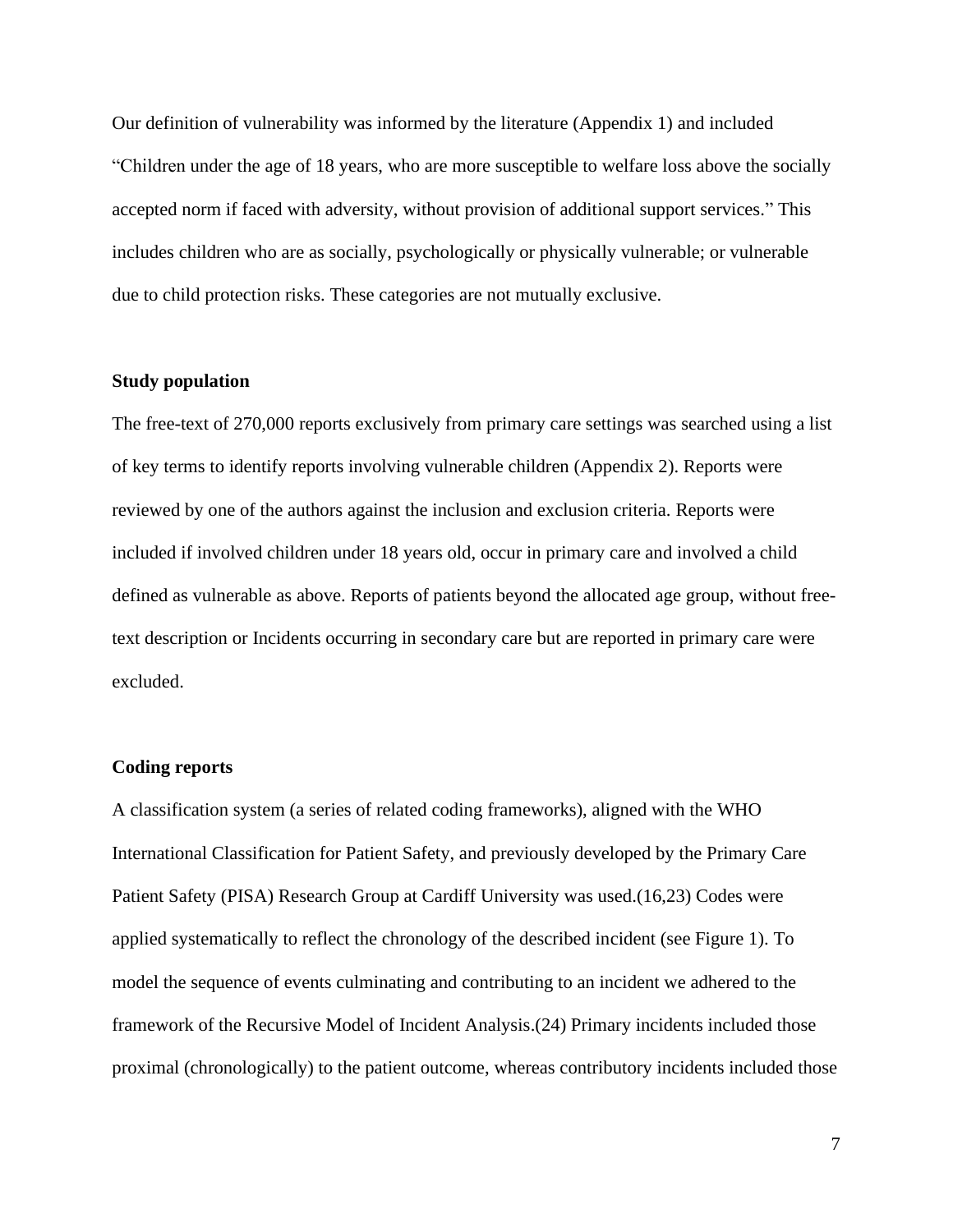that contributed to the occurrence of another incident. Multiple codes for incident type, contributory factor, and incident outcome were applied to each report where possible to deconstruct free-text narratives of reports and capture what happened, perceived contributory factors and outcomes. (25) This permitted modelling of the steps preceding and leading to the incident which resulted in harm to the patient (Figure 1).(24)

Figure 1. Examples of codes from the classification system using the Recursive Model of **Incident Analysis** 

Reports were coded by one of the authors, and for methodological rigor a random sample 20% of reports were independently double coded by another author for every 500 reports coded. If disagreements arose they were arbitrated at weekly meetings with the research team trained in root cause analysis and human factors. (26)

## **Exploratory Data Analysis**

We used Exploratory Data Analysis to describe and summarise data in order to inform hypotheses about the most frequent and harmful reported incidents, contributory factors, and outcomes.

#### **Thematic analysis**

We identified priority areas for improvement based on exploring a purposive sample of the most frequently harmful incidents and those resulting in serious harm or death. Two of the authors (AO and ACS) independently re-read the reports and re-examined groups of similar incidents to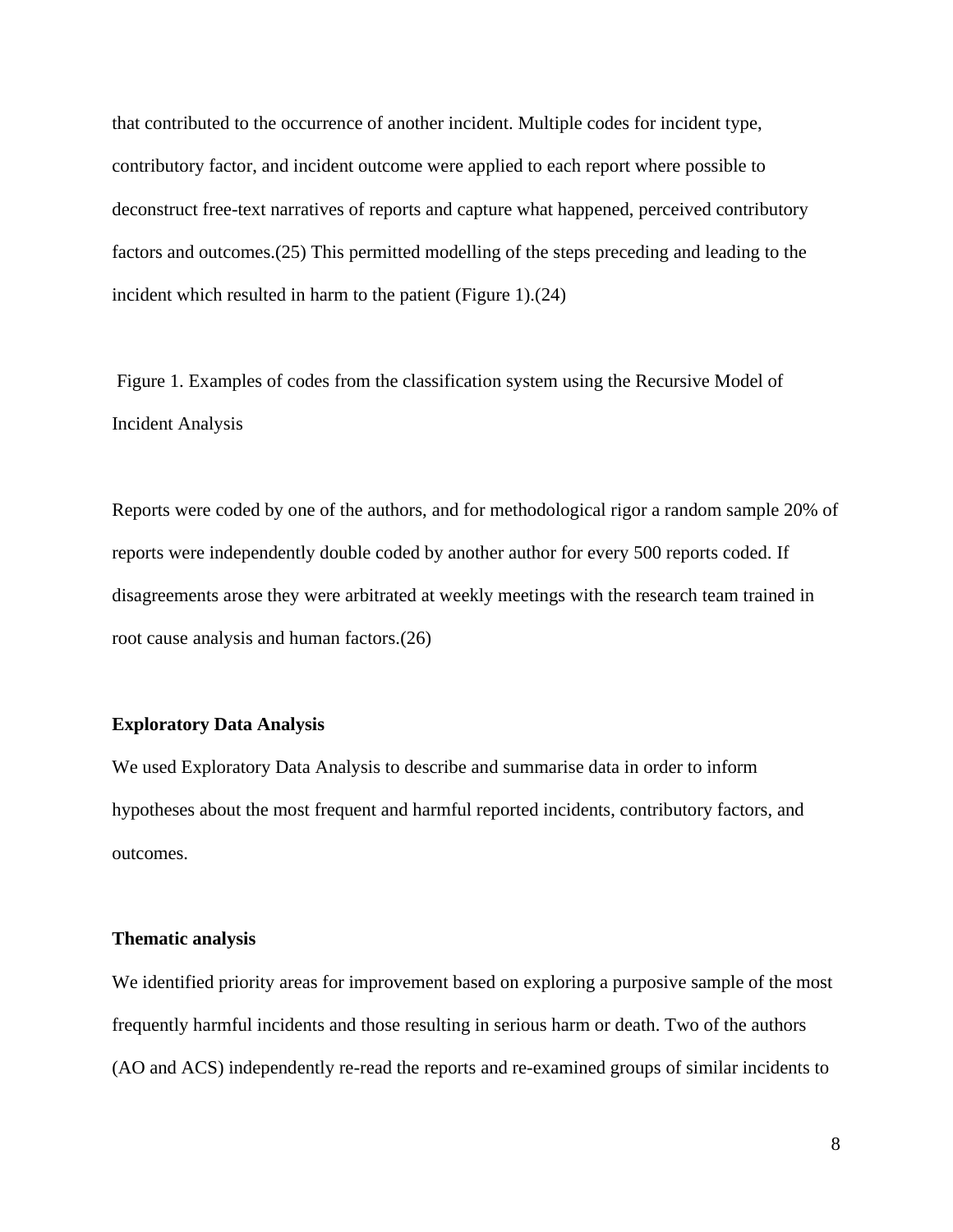understand the underlying contextual issues. From this process, causal themes and subthemes of safety failures were identified within clusters of codes. These could not have been captured in the initial phase of coding. The potential interventions to improve unsafe situations were generated by reflecting on the nature of the factors contributing to them. Our theory for improvement – which is grounded in the data – is illustrated in a driver diagram (Fig 2).(27)

#### **Ethical approval**

Aneurin Bevan University Health board research risk review committee waived ethical approval (ABHB R and D Ref number: SA/410/13).

#### **Results**

The search strategy identified 2,015 reports, of which 1,183 met the inclusion criteria. Of the 1,183 vulnerable children whose care was the subject of a patient safety incident report, about half were reported to have suffered some degree of harm  $(n=572, 48\%$  of reports).

Children who were the subject of child protection concerns  $(n=517, 90%)$  were most frequently reported as experiencing harm from unsafe care. Additional vulnerable children experiencing substandard care included orphans, migrants and looked-after children  $(n=353, 62\%)$ , children with poor mental health or learning difficulties  $(n=189, 16%)$  and children with physical disabilities  $(n=124, 11\%)$  (Table 1). As Table 2 shows, there were three broad themes underpinning the healthcare harm experienced by these children: failure to recognise care needs and intervene appropriately  $(n=642, 54%)$ ; information transfer and documentation failures (295) reports, 25%); and referral failures between health and social care services (218 reports, 19%).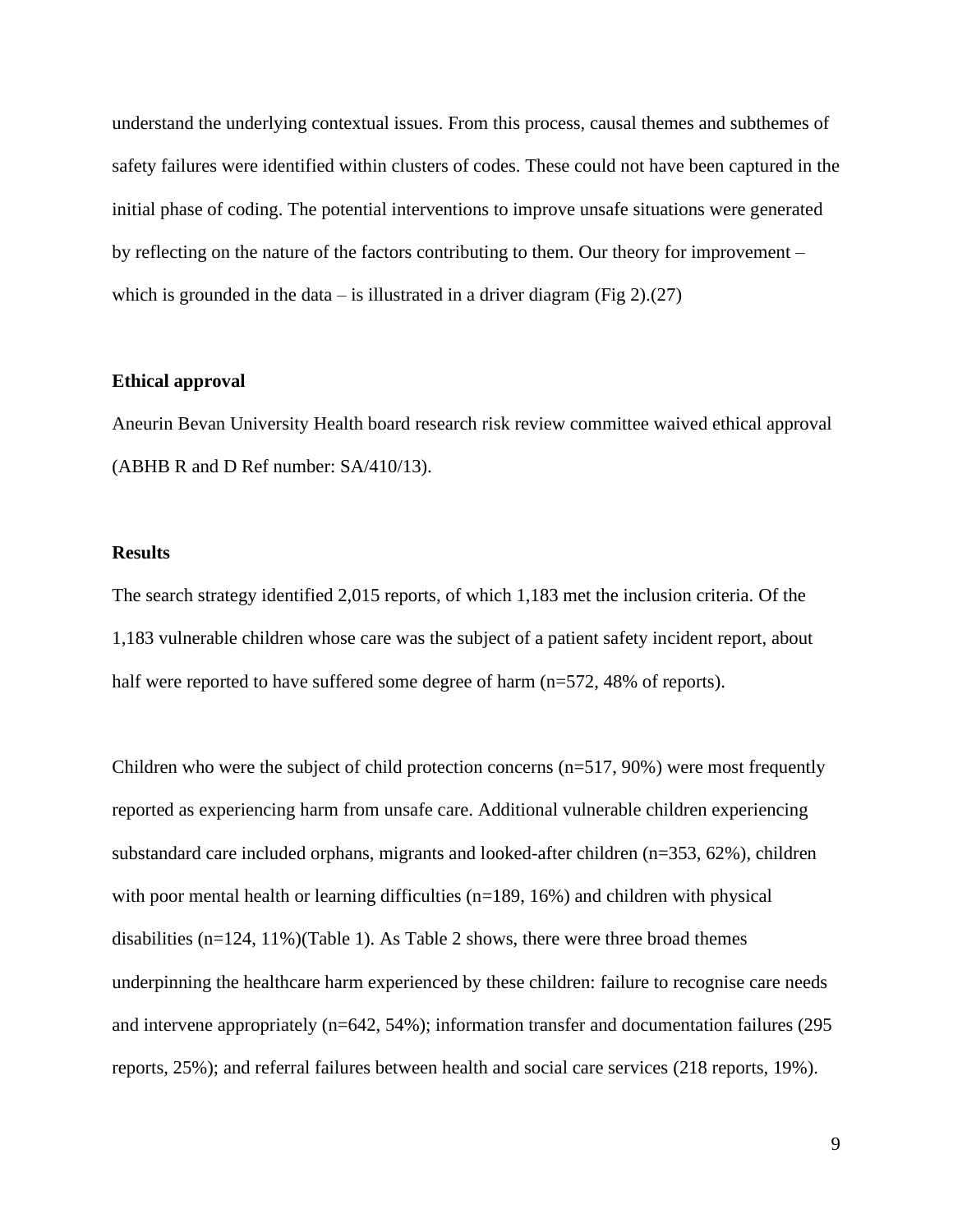Table 1. Overview of included reports

| Level of Harm of included reports          | Number of reports n (% of<br>total number of reports) |
|--------------------------------------------|-------------------------------------------------------|
| No harm                                    | 611 (52)                                              |
| Low harm                                   | 462(39)                                               |
| Moderate harm                              | 81(6)                                                 |
| Severe Harm                                | 27(2)                                                 |
| Death                                      | 2(0)                                                  |
| Type of vulnerability described in reports |                                                       |
| Child protection                           | 517 (44)                                              |
| Social                                     | 353 (30)                                              |
| Psychological                              | 189 (16)                                              |
| Physical                                   | 124(11)                                               |

Table 2. Amount of harm associated with different safety failures

| Area of safety             | Specific safety failures | No Harm | Harm   | Moderate       | Total, n                         |
|----------------------------|--------------------------|---------|--------|----------------|----------------------------------|
| failure: broad             | within incident reports: | % of    | % of   | or Severe      | $(% \mathcal{L}_{0}^{\infty}$ of |
| themes within              | sub-themes               | sub-    | $sub-$ | % of           | total                            |
| incident reports           |                          | theme)  | theme) | subtheme)      | reports)                         |
|                            |                          |         |        |                |                                  |
| <b>Failures</b> to         | Inadequate planning of   | 126     | 51     | 10             | 187                              |
| recognise care             | health or social         | (68)    | (27)   | (5)            | (16)                             |
| needs and                  | interventions            |         |        |                |                                  |
| intervene<br>appropriately | Failure or delayed       | 87      | 47     | 28             | 162                              |
|                            | recognition of children  | (53)    | (29)   | (18)           | (14)                             |
|                            | in need                  |         |        |                |                                  |
|                            | Errors in completing     | 45      | 65     | 18             | 128                              |
|                            | standard assessments or  | (35)    | (51)   | (14)           | (11)                             |
|                            | investigations           |         |        |                |                                  |
|                            | Treatment and            | 23      | 45     | 18             | 86                               |
|                            | medication: errors       | (27)    | (53)   | (20)           | (7)                              |
|                            | Difficulty accessing or  | 32      | 11     | 6              | 49                               |
|                            | engaging with healthcare | (65)    | (23)   | (12)           | (4)                              |
|                            | providers                |         |        |                |                                  |
|                            | Inadequate provision of  | 13      | 17     | $\overline{0}$ | 30                               |
|                            | essential equipment      | (43)    | (56)   |                | (3)                              |
| Information                | Medical documentation    | 74      | 36     | $\mathbf{1}$   | 111                              |
| transfer and               | errors                   | (67)    | (32)   | (2)            | (9)                              |
| documentation              | Information sharing      | 64      | 29     | $\overline{2}$ | 95                               |
| failures                   | errors                   | (67)    | (31)   | (2)            | (8)                              |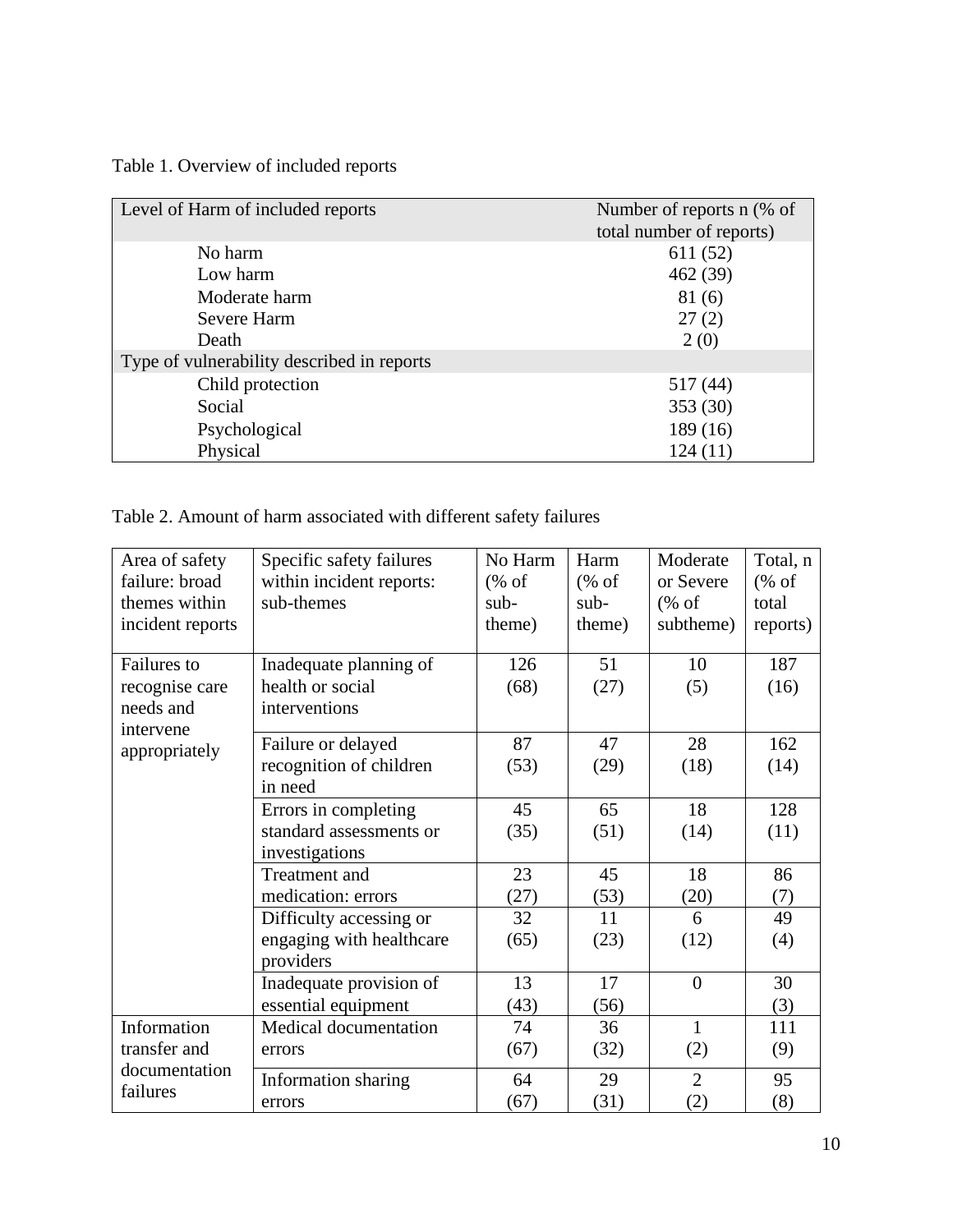|                   | Poor management of          | 35   | 12   |      | 48    |
|-------------------|-----------------------------|------|------|------|-------|
|                   | patient healthcare          | (73) | (25) | (2)  | (4)   |
|                   | appointments                |      |      |      |       |
|                   | <b>Communication errors</b> | 7    | 29   | 5    | 41    |
|                   | (face to face)              | (17) | (71) | (12) | (4)   |
| Referral failures | Delayed or incomplete       | 71   | 78   | 20   | 169   |
| between health    | referral of patients        | (42) | (46) | (12) | (14)  |
| and social care   | between services            |      |      |      |       |
| services          |                             |      |      |      |       |
|                   | Breaches of                 | 19   | 29   |      | 49    |
|                   | confidentiality             | (39) | (59) | (2)  | (4)   |
| Other             | Unprofessional conduct      | 15   | 13   |      | 28    |
|                   | of healthcare providers     | (54) | (46) | (0)  | (2)   |
| Total             |                             | 611  | 462  | 110  | 1183  |
|                   |                             | (52) | (39) | (9)  | (100) |

Poor recognition of vulnerable children's health and social care needs, and subsequent failure to meet these needs and provide adequate care was a commonly described issue (n=642, 54%). Many of these children were described as suffering subsequent harm including 80 cases of moderate or severe harm, and 236 cases of low harm. Failure to identify the needs of vulnerable children frequently stemmed from delays conducting essential health assessments such as the annual Looked-after Child review, a mandatory assessment required for all children living in social care  $(n=128)$ . Consequently, the needs of vulnerable children including their safeguarding needs went un-assessed, undetected and unmet (n=162). For example, children with complex specialist care needs such as tracheostomy care or wheelchair access were sometimes unable to access these resources  $(n=30)$  (Table 3, Example 1). A range of contributory factors underpinned these failures: children had difficulty accessing the appropriate service  $(n=48)$ , parents and carers had poor knowledge about which services they should access or how to access them (n=49), and this was compounded by language barriers for non-English speakers  $(n=76)$ . Staff also had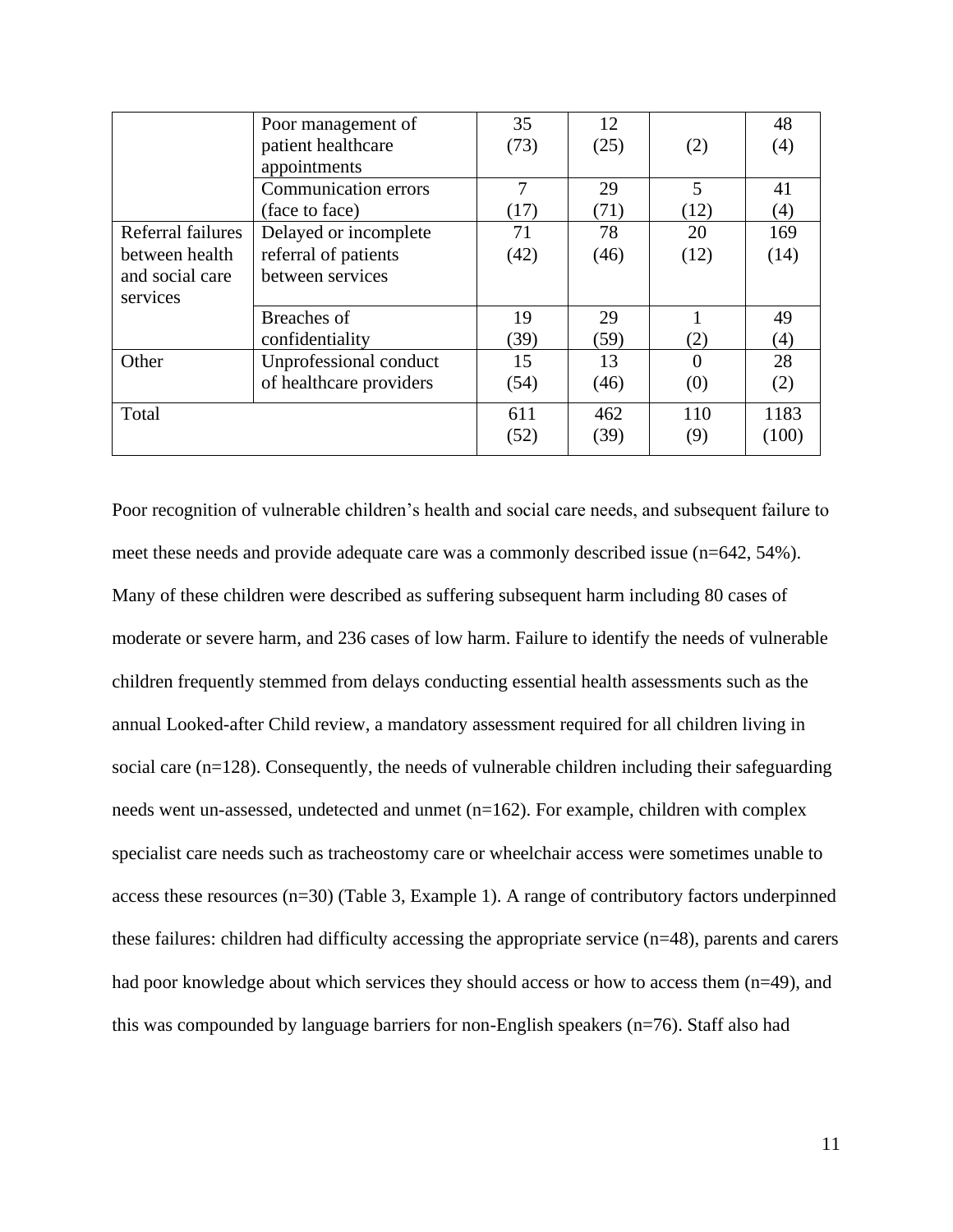varying knowledge of the local processes around accessing additional care (Example 2). This resulted in children suffering long delays waiting for appropriate assessment and care  $(n=53)$ .

Poor information transfer between services ( $n=29$ , 25%) especially about child protection risk was a commonly reported issue. This resulted in harm to children including 9 cases of moderate/ severe harm and 106 cases of low harm. Failures included transfer of incorrect patient information, such as children's status on the child protection register  $(n=67)$  (Example 3); and incomplete transfer of essential information such as child protection plans or details of clinical needs (n=295). These failures occurred during verbal information transfer/communications such as multi-disciplinary case conferences  $(n=41)$  (Example 4) and via electronic and paper-based information transfer for example record sharing (n=95) (Example 5). Key contributory factors underpinning these failures were changes in patient address, particularly amongst looked-after children who often moved address several times, which led to difficulties registering for care and transferring medical records  $(n=45)$ . Healthcare providers faced difficulty ensuring the presence of key health and social care staff at child protection case conferences  $(n=67)$ , often due to shift constraints and excessive staff workload  $(n=39)$ . These children consequently had delayed reviews and delayed creation of safeguarding plans  $(n=39)$ , leaving them in the community with out-dated care and protection plans  $(n=127)$ . In extreme cases at-risk children were left in unsafe environments with guardians who had previously had children removed from their care  $(Example 6,7)$ .

Most reports describing failures in referrals between health and social care services (n=219, 19%), also described harm to children including 107 cases of low harm and 21 cases of moderate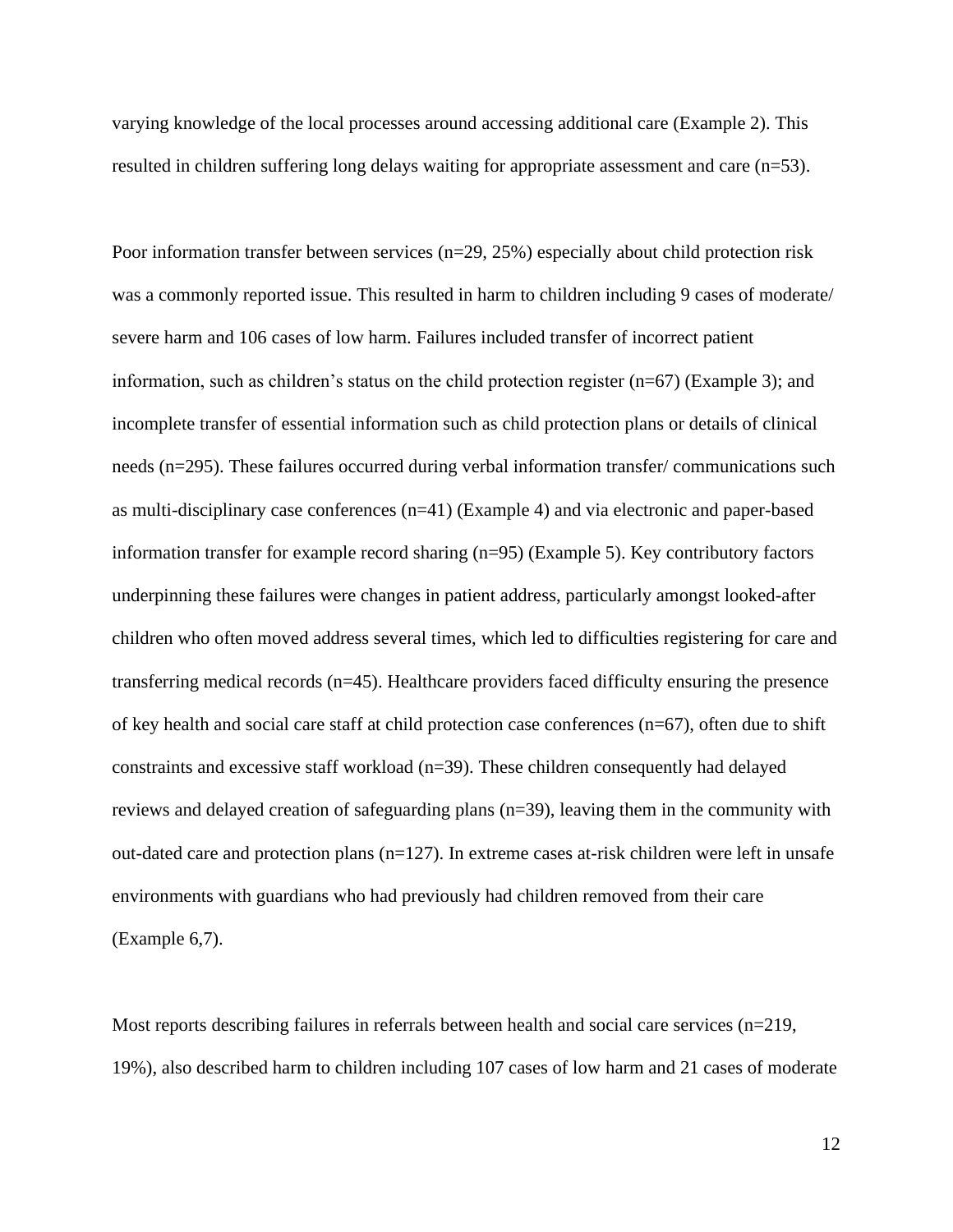or severe harms. The nature of these children's health needs meant they were often involved with multiple social, health visiting and child protection services  $(n=106)$ . Referrals from secondary services to community health visiting services  $(n=86)$  (Example 8), and from child protection service to community professionals  $(n=62)$  such as community nurses, were reported as incomplete, delayed or not received (n=66) (Example 9). The complex nature of these children's needs was a key factor contributing to this problem (n=97) as they often required simultaneous involvement and collaboration of multiple providers. Paper-based referral systems were also culpable as paper referrals were frequently lost, completed illegibly, or sent to the wrong place  $(n=54)$ . Whilst these referral issues were on-going, affected children deteriorated clinically (Example 10) and were left inadequately protected in vulnerable situations (n=67) (Example 11).

# Table 3. Example reports

| Example 1.                                                                                    |
|-----------------------------------------------------------------------------------------------|
| Discharged patient home following acute hemiparesis. Patient discharged without access to     |
| a wheelchair or appliances to improve mobility. Patient requires high level of rehabilitation |
| that cannot be fully met by the community team.                                               |
| Example 2.                                                                                    |
| [Child's Guardian] called about [patient] who had returned from a visit to her [parent's      |
| home] with vaginal pain and offensive discharge. Her behaviour had altered over the past      |
| month crying a lot and having nightmares. [Guardian] concerned that she has been sexually     |
| abused. Call assessed by nurse [out of hours primary care centre] and sent through to a GP    |
| [out of hours primary care centre] but did not include a clinical summary for GP              |
| highlighting the concerns. No referral made to social services.                               |
| Example 3.                                                                                    |
| Following discharge from hospital visit for bruising, on [date]. Child was not noted as 'at   |
| risk'. The child's health deteriorated and required subsequent re-hospitalization. Later      |
| checks identified the mother's current partner has history of abusing children – no           |
| safeguarding measures had been undertaken in discharge planning.                              |
| Example 4.                                                                                    |
| Information received from [Nurse] in safeguarding team that she attended an initial           |
| safeguarding conference on [date] which raised concerns of missed opportunities from          |
| health regarding the welfare and protection of a child. It was deemed the child was           |
| suffering chronic neglect and the [nurse] was concerned that this child had not had all       |
| possible opportunities explored. Procedures had not been adhered to regarding failed visits   |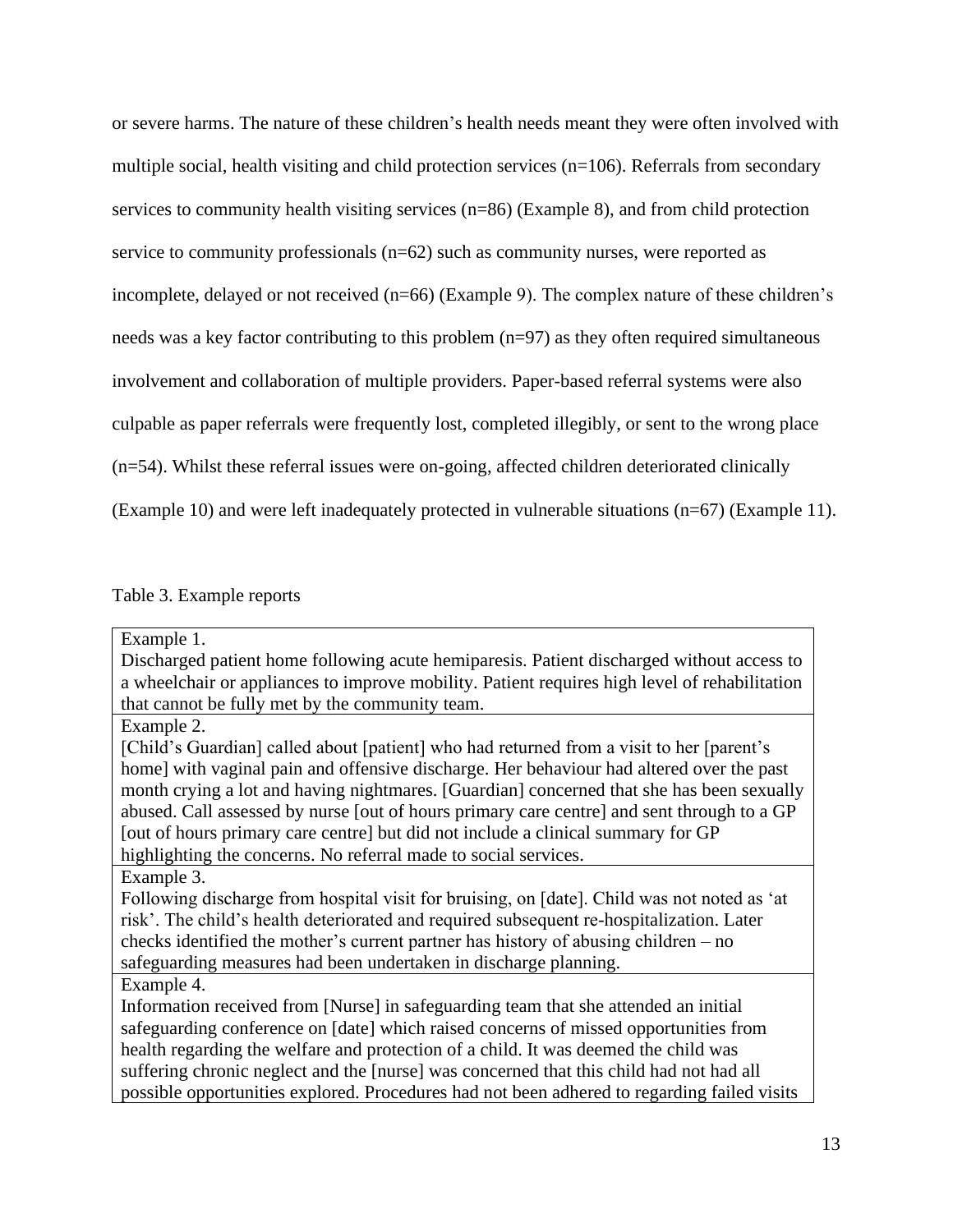and significant events, and subsequent seeking of supervision, which led to a delay in neglect being recognized and acted upon.

Example 5.

Request for records received from [police] as part of investigation into serious assault on a child. On reviewing the child's record to fulfil the police request, concerns were raised that no child protection referral had been made for this call at the time it was taken and following the nurse assessment. The child was subsequently taken to hospital and found to have a number of non-accidental injuries.

Example 6.

Due to mother's previous history it was decided the baby would be removed at birth for protection. From conference on [date] there has been no communication from Social Services regarding the mother and unborn child. Birth notification arrived from Child Health Dept and we have statutory obligation to visit. We are unaware of baby's whereabouts. Hospital contacted - stated baby has gone to [location] - no address available despite original planned interventions.

Example 7.

Baby was brought to see GP by mother with several problems including a burn-like mark. Entry was made in clinical notes detailing 'burn-like' lesion with cause unknown. No further action was taken. Another member of staff saw the entry and realized the child had recently been taken off the child protection register and the mother had already had [several] children taken from her.

Example 8.

Referral by midwives regarding cannabis use by a mother during pregnancy was received but not acted upon by health visitors. Baby went on to develop and die from a [cancer] which is recognized as being linked to recreational drug use in pregnancy. There is no record of baby being seen by health visitors after new birth visit; however, she was seen several times at the GP surgery for developmental checks at six-to-eight weeks and for primary immunizations. This omission was picked up during child protection supervision when records were reviewed following the baby's death.

Example 9.

Informed on [date] by the children's community nursing team that [patient] had been discharged home from [hospital] with a nasogastric tube in situ. We had not been informed by the hospital dieticians or the ward, therefore we did not know what feed and equipment [the child] required and had not registered [the child] with [name of professional] for delivery of equipment for feeding via her nasogastric tube. Attempted to visit patient but could not gain access. On second visit, we discovered mum spoke no English and dad speaks very little. They had run out of syringes for feeding but were using syringes given to them by the community nurses. Both parents were very anxious about the situation. Example 10.

This patient has been waiting for 12 months to be seen in the enuresis clinic since referral. There has been another referral from another agency since the first referral. The patient's mother has informed me that enures is problem is really affecting [the child] as it is worsening [the child's] behaviour problems and is currently [receiving care from] the Community Learning Disability Nurse. I have now apologized to mum for the long wait and have now managed to discharge a patient who is now dry and I have now given the patient an appointment for [date].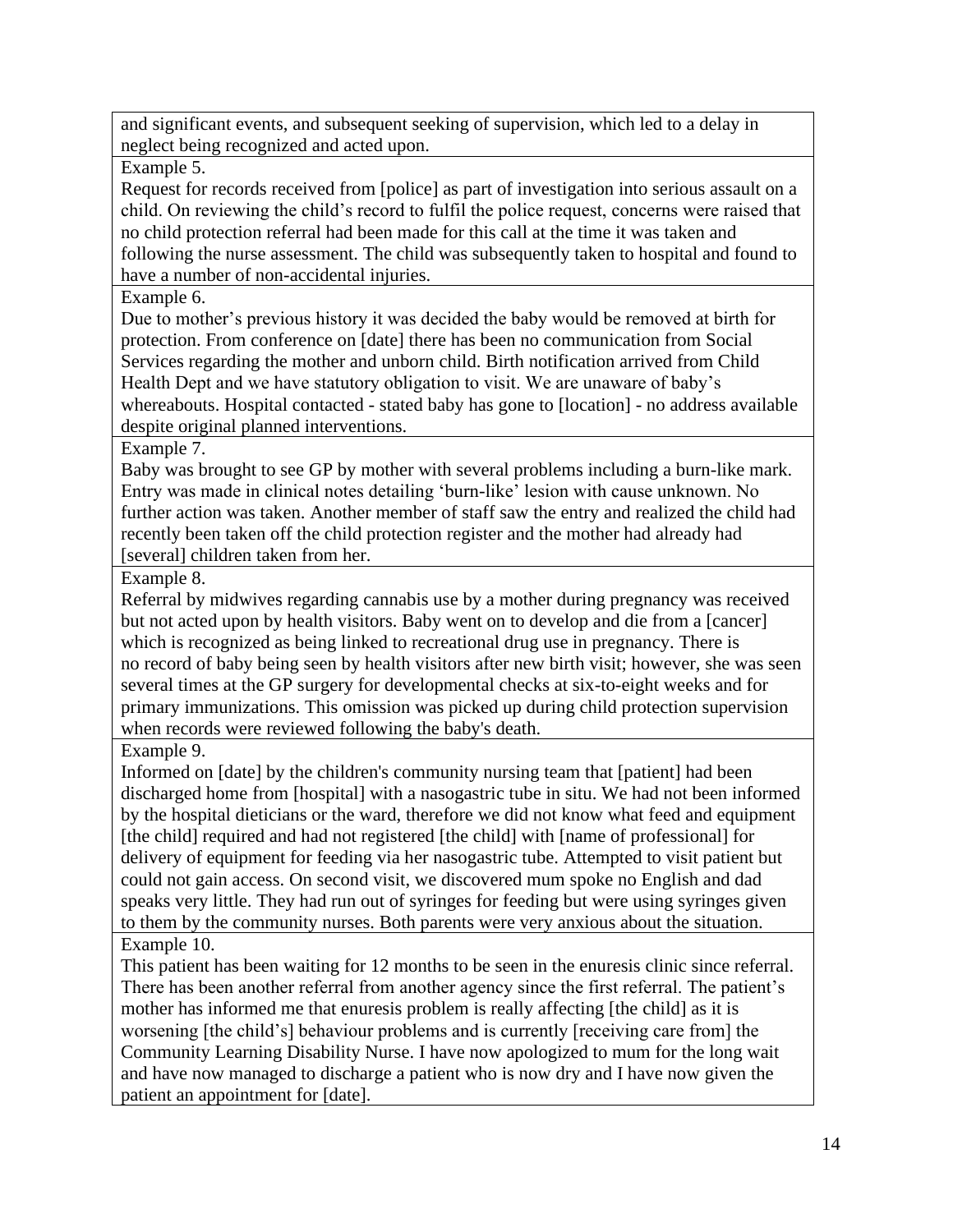Example 11.

While in a multi-agency meeting I identified that the child being discussed had been lost to follow up in pediatrics. Last seen in my clinic with four-month follow up recorded on system and letter. Went into system but no further appointments have been made. Has developmental issues, but also growth issues, that may need endocrine referral which potentially will have been delayed by this.

# **Discussion**

This study is the largest analysis of patient safety incidents reports describing the nature and burden of unsafe primary care for vulnerable children. Our findings point to major areas of systemic weakness in the care provided. This puts children - who are already subject to the harmful impact of childhood adversity - at risk of further iatrogenic harm from unsafe care.

The comprehensive and detailed methods for analysing incident reports have also been applied to secondary care incident reports,  $(21)$  as well as other studies in primary care.  $(16,22)$  The quality and utility of safety incident reporting systems are heavily dependent on reporting staff, and underreporting is a well-acknowledged issue with the NRLS. (28) This study is therefore hypothesis generating and inductive in nature, requiring confirmation with further studies. However, the concurrent mixed method approach better enables prioritisation, understanding, and exploration of issues identified by frontline staff and offers important insights which can be interpreted alongside additional complementary data sources, to inform and target improvement efforts. $(26,29)$ 

All children are by their nature vulnerable, but from our study population, it is clear that the most pronounced reported healthcare-related harm relates to those with child protective service involvement. Case reviews of child deaths highlight that early recognition of needs and

15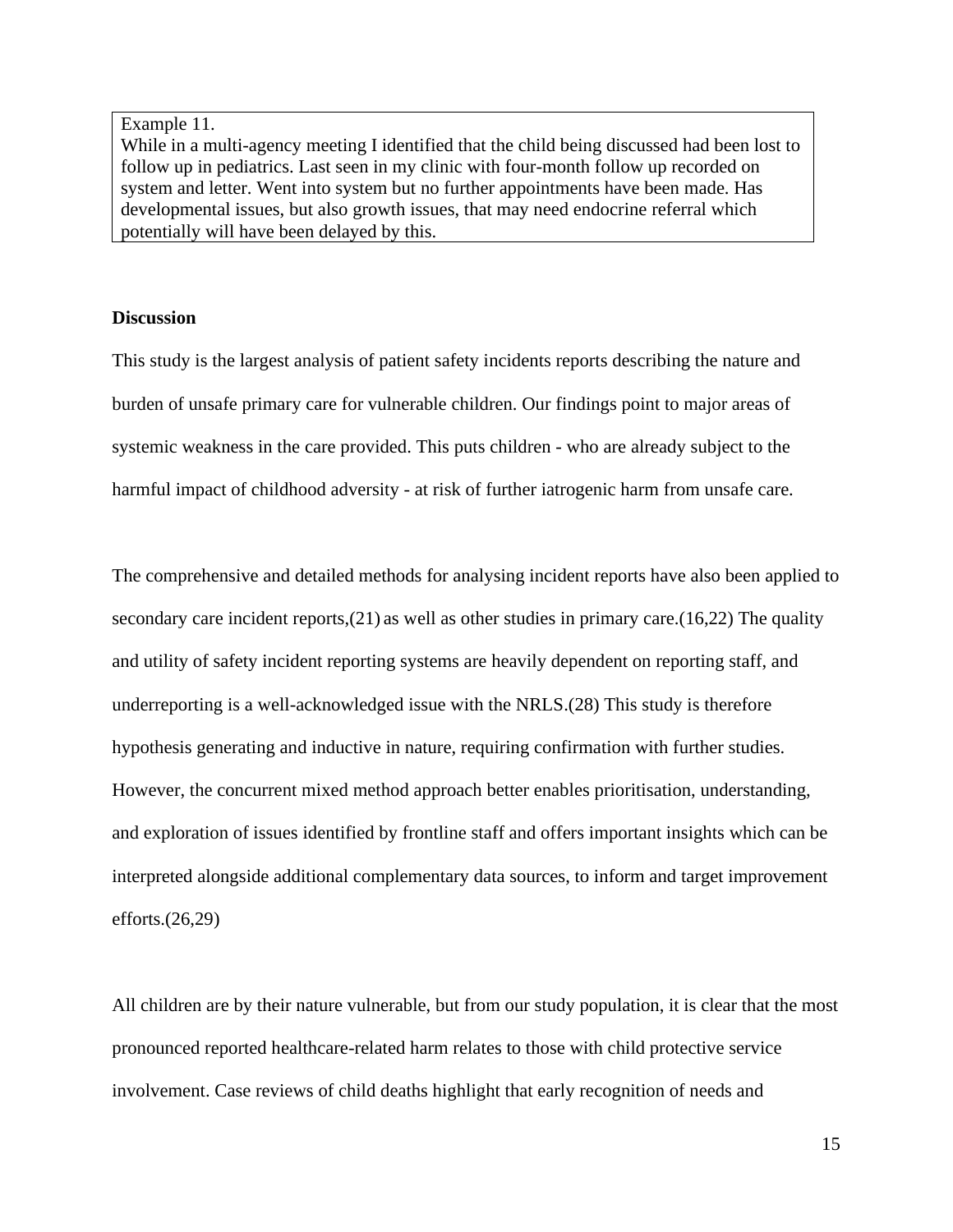safeguarding intervention can dramatically improve outcomes for vulnerable children by removing them from harmful and violent home environments and providing extra support in the home. (30) Terrell et al. highlight similar challenges with the provision of timely health assessments for looked-after children in the USA, as a result of issues coordinating care, incomplete and delayed referrals for assessment, documentation issues and appointment availability.(31)

Our study is consistent not just with previous studies of health and social care provision for children but also repeated criticisms of regulators and external reviews that failures occur because of inadequate information sharing between services. In the UK The Health and Social Care Act (32) resulted in better integration of information for adult users of health services, but not children, despite clear evidence from reviews of serious harm and death that this is a serious weakness. $(10,33)$ 

Vulnerable children, by virtue of their greater needs are involved with multiple services. The complexity of their care coordination is greater. (34) Our findings highlight the difficulty of interactions between hospital and community teams. Children often faced worse health outcomes because of poor quality referrals. (35) They could even be said to be victims of the "inverse care" law", because although they are more in need of safe care they are also less likely to receive it. $(6,25)$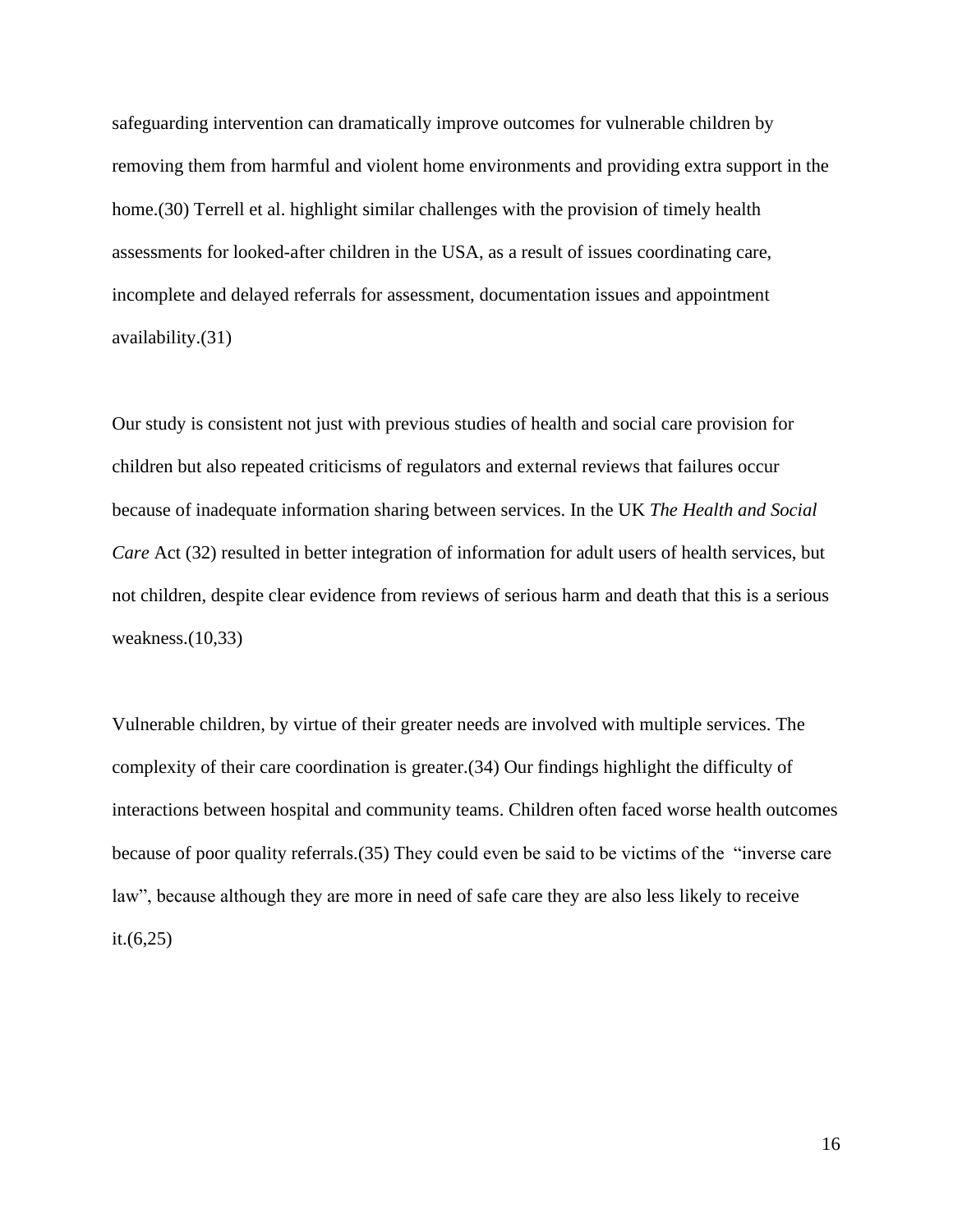Although patient safety incidents affecting children may seldom be fatal, in our study almost half caused some level of harm. There are calls to give these events in childhood as much importance as is given to other serious public health issues with lifelong sequelae.

From our analysis, exploring causation of patient safety incidents and the resulting harm, we moved to using improvement science methods and tools to identify a set of strategic actions to strengthen the care for this group of vulnerable children. These are shown (*primary drivers*) in the Driver Diagram (Figure 2). Recognising health and social care needs earlier, with better transfer of information across care and institutional boundaries, and improved efficiency of referrals, could reduce the risks of further harm to these vulnerable children. The secondary drivers denoted in the driver diagram – exemplify specific actionable recommendations that could help bring about the necessary improvements detailed in the primary drivers.

Figure 2. A driver diagram illustrating our theory for improving the safety of care for vulnerable children in primary care settings

Our findings support calls for shared and contemporaneous databases containing health and social records to mitigate harms from out-of-date and inadequate care plans that leave children in vulnerable situations. Referrals of at-risk children to the necessary services could be improved through the use of patient referral checklists (36) or where systems allow electronically generated and transmitted referrals containing agreed data items. (36,37) Training staff to identify signs of abuse or neglect and clarifying guidelines for assessing and managing at risk children alongside safeguard alerts and safety checklists will all allow earlier recognition and thus intervention for

17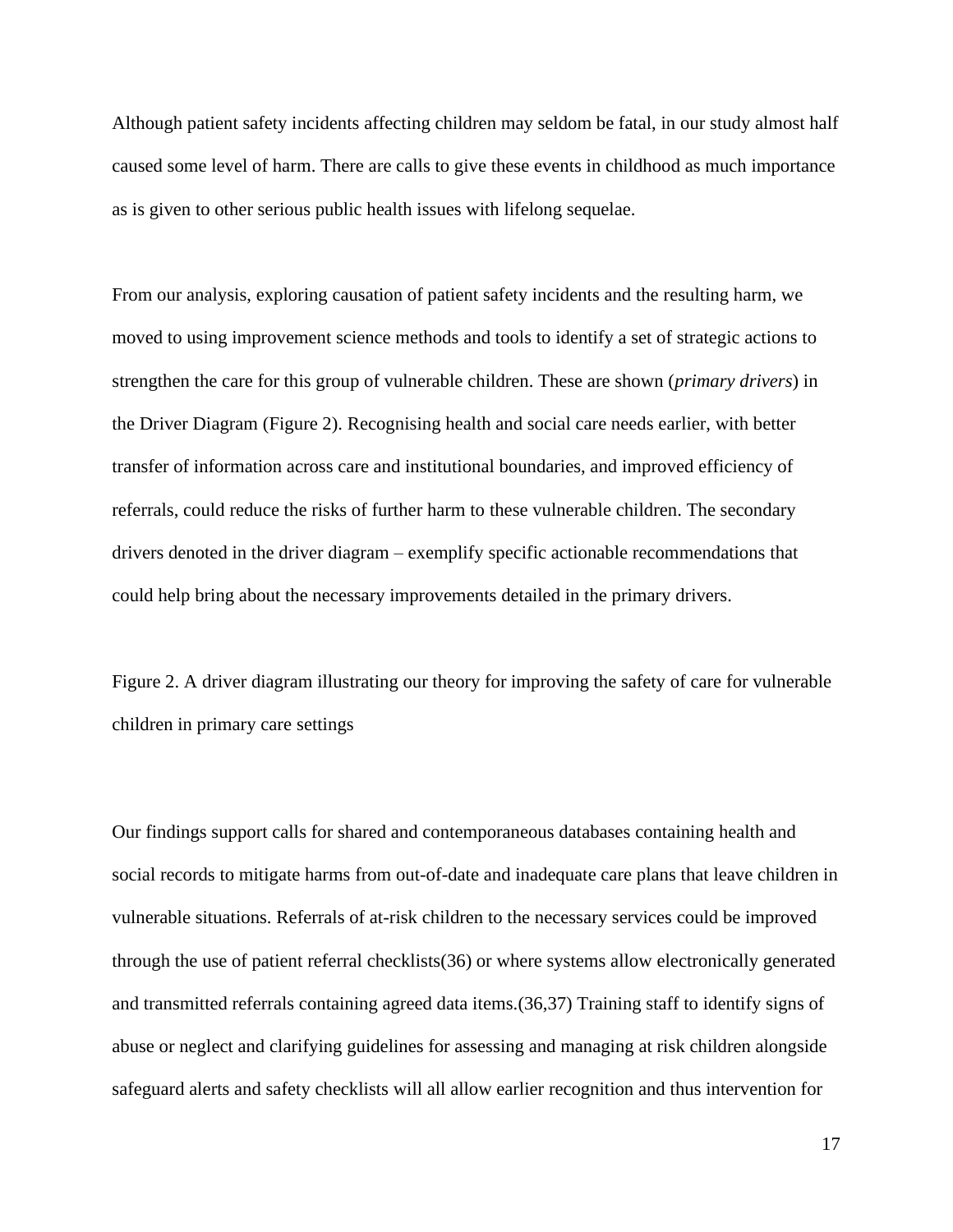children that are currently going undetected. (38–40) These represent higher-level recommendations that address healthcare systems rather than relying on humans who are more susceptible to error. Whilst these changes take longer to implement, in the short-term practitioners can utilise interventions such as screening tools or clinical decision support tools to test in practice until such time reliable system changes can be brought about.(39)

#### **Conclusion**

This study highlights health system failures affecting a vulnerable paediatric population, in addition to the numerous challenges facing providers attempting to deliver safe care – many of which are echoed around the globe. Through the application of improvement science methods to our data, we have identified systemic priority areas for action to mitigate healthcare harm amongst vulnerable children. We encourage healthcare-organisations globally to explore the priority safety issues highlighted in this study in the context of their own patient safety data, to empirically inform their own quality improvement efforts to improve the safety of care provided to vulnerable children.

#### What is known on this subject:

- For over two decades patient safety failures have been recognised as a global threat to public health.
- Vulnerable children are inversely more in need of high quality primary health and social care but national studies frequently demonstrate failures in care.
- At present little is known about the quality and safety of health and social care that vulnerable children receive.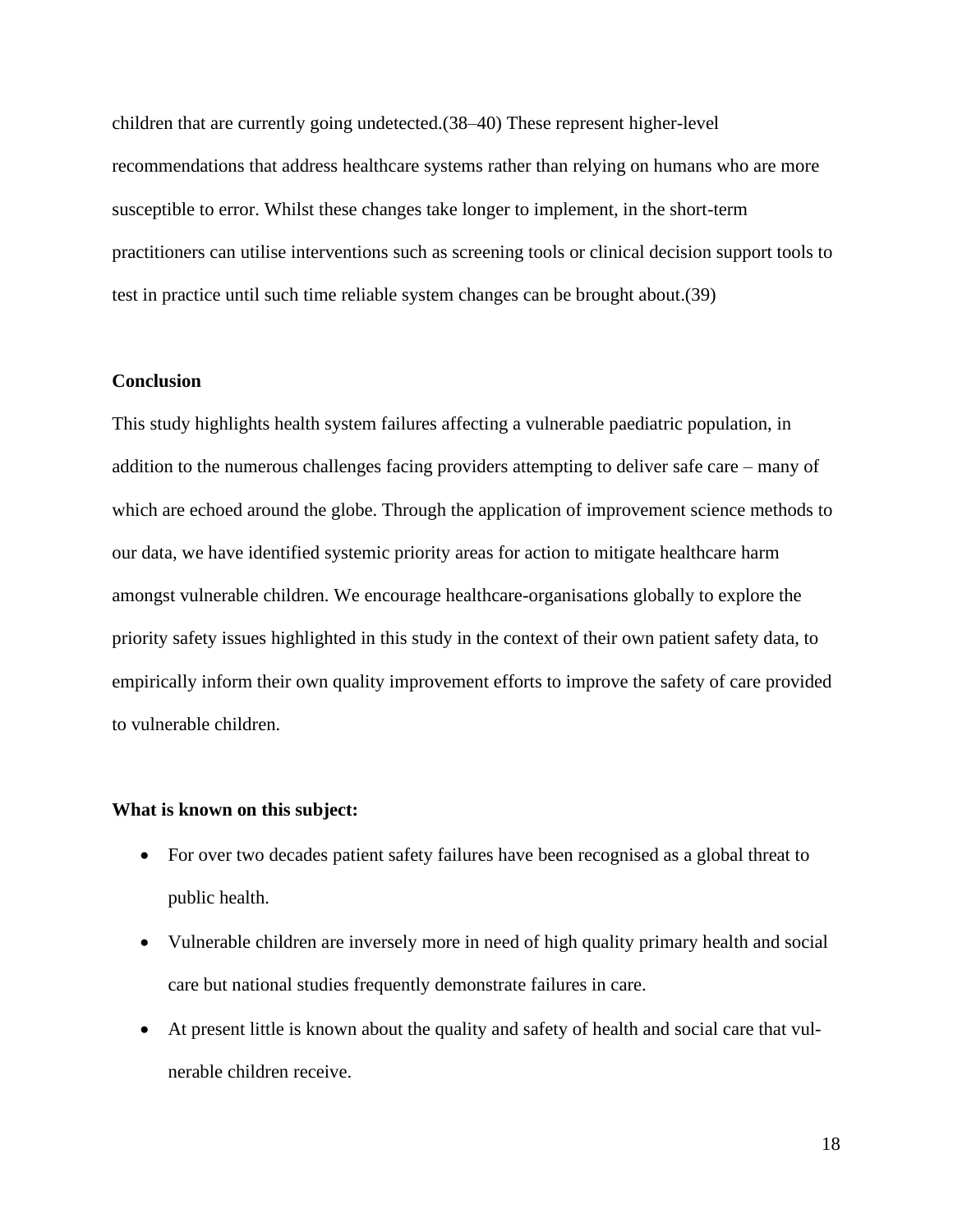### What this study adds:

- This is the first study of national incident report data for vulnerable children in primary care.
- Findings highlight system weaknesses that put children who are already subject to harmful impacts of childhood adversity at risk of further iatrogenic harm from unsafe care.
- Identified priority areas to mitigate harms include improving referrals, enabling greater care continuity and ensuring earlier recognition and intervention to meet child protection needs.

# **References**

- 1. Kohn L, Corrigan J, Donaldson M. To err is human: building a safer health system. Washington (District of Columbia): National Academies Press; 1999.
- 2. Makary M, Daniel M. Medical error-the third leading cause of death in the US. BMJ. 2016;353:i2139.
- 3. Pearson G. Why children die: the report of a pilot confidential enquiry into child death by CEMACH (Confidential Enquiry into Maternal and Child Health). J Patient Saf Risk Manage. 2008;14(5):166-168.
- 4. Mangione-Smith R, DeCristofaro A, Setodji C, et al. The quality of ambulatory care delivered children in the united states. NEJM. 2007;357:1515-23.
- 5. NHS Wales. Welsh adverse childhood experiences (ACE) Study: adverse childhood experiences and their impacts on health-harming behaviours in the welsh adult population;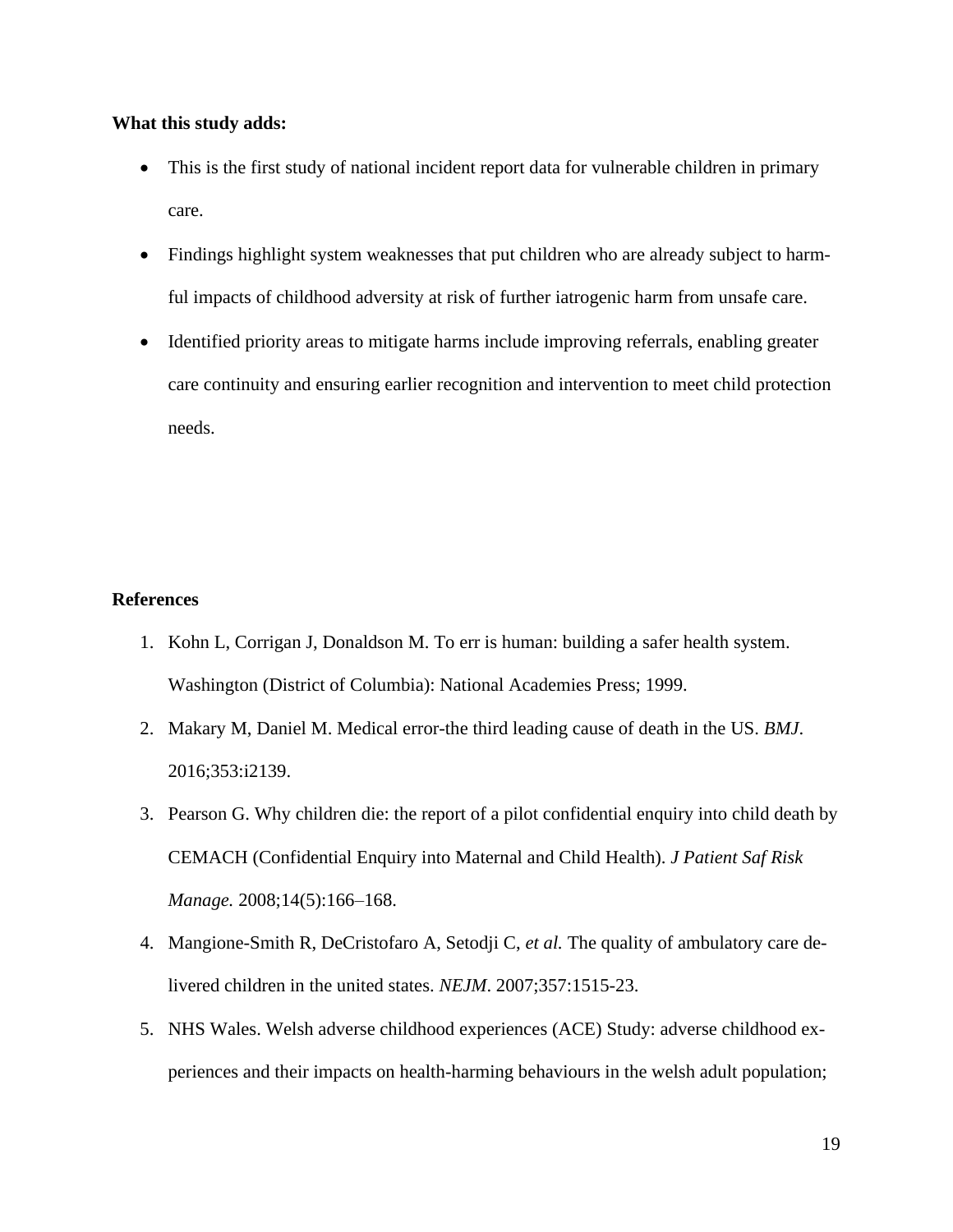2016. Available at http://www2.nphs.wales.nhs.uk:8080/PRID-

Docs.nsf/7c21215d6d0c613e80256f490030c05a/d488a3852491bc1d80257f370038919e/ \$FILE/ACE%20Report%20FINAL%20(E).pdf.

- 6. Webb E. Children and the inverse care law. *BMJ*. 1998;316(7144):1588-91
- 7. Gilbert R, Widom C, Browne K, Fergusson D, Webb E, Janson S. Burden and consequences of child maltreatment in high-income countries. *Lancet*. 2009;373(9657):68-81.
- 8. Gilbert R, Fluke J, O'Donnell M, Gonzalez-Izquierdo A, Brownell M, Gulliver P, et al. Child maltreatment: variation in trends and policies in six developed countries. Lancet. 2012;379(9817):758-72.
- 9. House of Commons Library. Poverty in the UK: statistics; 2018. Available at https://researchbriefings.parliament.uk/ResearchBriefing/Summary/SN07096.
- 10. NSPCC. Recently published case reviews. 2018. Available at https://learning.nspcc.org.uk/case-reviews/.
- 11. Department of Education. Characteristics of children in need: 2016 to 2017 England; /2017. Available at:

https://www.gov.uk/government/uploads/system/uploads/attachment\_data/file/656395/SF R61-2017\_Main\_text.pdf.

- 12. Were W, Daelmans B, Bhutta Z, Duke T, Bahl R, Boscho-Pinot C, et al. Children's health priorities and interventions. *BMJ*. 2015;351:h4300.
- 13. Pillas D, Marmot M, Naicker K, et al. Social inequalities in early childhood health and development: a european-wide systematic review. *Pediatr Res.* 2014;76(5):418-24.
- 14. Walsh K, Bundy D, Landrigan C. Preventing health care–associated harm in children. JAMA. 2014;311(17):1731-2.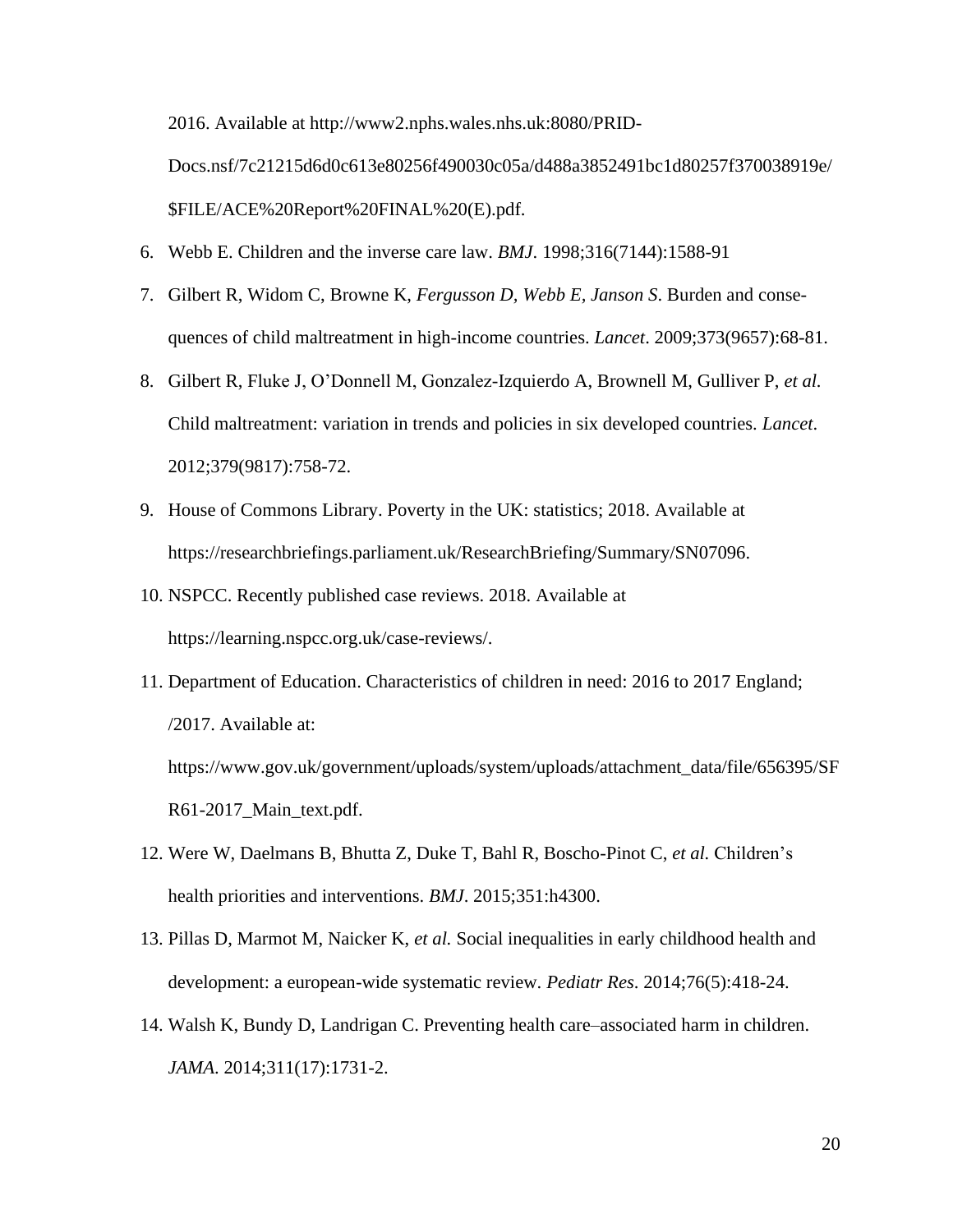- 15. Sheikh A, Bates D. Iatrogenic harm in primary care. *Harvard Health Policy Rev.*  $2014;14(1):5-8$
- 16. Cooper A, Edwards A, Williams H, Evans H, Avery A, Hibbert P, et al. Sources of unsafe primary care for older adults: a mixed-methods analysis of patient safety incident reports. Age Ageing. 2017;46(5):833-9.
- 17. Williams H, Edwards A, Hibbert P, Rees P, Evans H, Panesar S, et al. Harms from discharge to primary care: mixed methods analysis of incident reports. *BJGP*. 2015;65(641):e829-37.
- 18. Carson-Stevens A, Hibbert P, Avery A, Butlin A, Carter B, Cooper A, et al. A cross-sectional mixed methods study protocol to generate learning from patient safety incidents reported from general practice. BMJ Open. 2015;5(12):e009079.
- 19. Chapman SM, Fitzsimons J, Davey N, Lachman P. Prevalence and severity of patient harm in a sample of UK-hospitalised children detected by the paediatric trigger tool. BMJ Open. 2014;4(7).
- 20. National reporting and learning system. Learning from patient safety incidents; 2014. Available from: http://www.nrls.npsa.nhs.uk/news-cp/organisation-patient-safety-incident-reports-september-2012/.
- 21. Donaldson L, Panesar S, Darzi A. Patient-safety-related hospital deaths in England: thematic analysis of incidents reported to a national database, 2010–2012. PLOS Med. 2014;11(6):e1001667.
- 22. Rees P, Edwards A, Powell C, Hibbert P, Williams H, Makeham M. et al. Patient safety incidents involving sick children in primary care in England and Wales: A mixed methods analysis. PLOS Med. 2017;14(1):e1002217.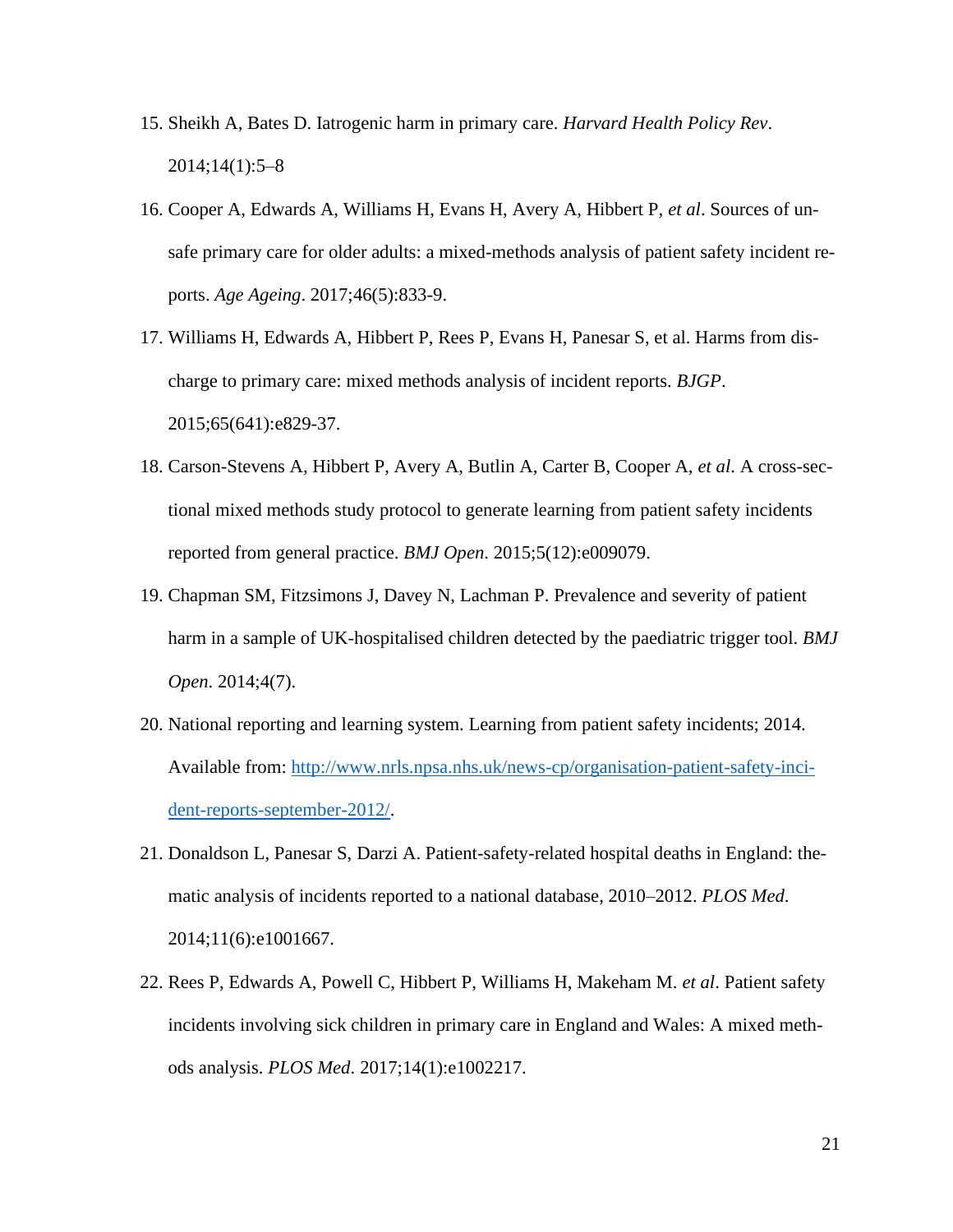- 23. World Health Organization. ICD-10. International statistical classification of diseases and related health problems. Geneva: World Health Organization; 2010.
- 24. Hibbert P, Runciman W, Deakin A. A recursive model of incident analysis. Adelaide, Australia: Australian Patient Safety Foundation; 2007.
- 25. Rees P, Edwards A, Powell C, Evans H, Carter B, Hibbert P, et al. Pediatric immunization-related safety incidents in primary care: a mixed methods analysis of a national database. Vaccine. 2015;33(32):3873-80.
- 26. Green J, Thorogood N. Qualitative methods for health research. 2nd ed. London: SAGE Publications; 2009.
- 27. Provost L, Bennett B. What's your theory? Driver diagram serves as tool for building and testing theories for improvement. 2015. Available at http://www.ihi.org/resources/Pages/Publications/WhatsYourTheoryDriverDiagrams.aspx.
- 28. Panesar S, Cleary K, Sheikh A. Reflections on the national patient safety agency's database of medical errors. *J R Doc Med.* 2009;102(7):256-8.
- 29. Braun V, Clarke V. Using thematic analysis in psychology. *Qual Res Psychol*. 2006;3(2):77-101
- 30. Harnden A, Mayon-White R, Mant D, Kelly D, Pearson G. Child deaths: confidential enquiry into the role and quality of UK primary care. *BJGP*. 2009;59(568):819-24.
- 31. Terrell L, Skinner A, Narayan A. Improving timeliness of medical evaluations for children entering foster care. *Pediatrics*. 2018;142(6):e20180725.
- 32. Department of health and social care. Health and social care act. 2012. Available at https://www.gov.uk/government/publications/health-and-social-care-act-2012-factsheets.